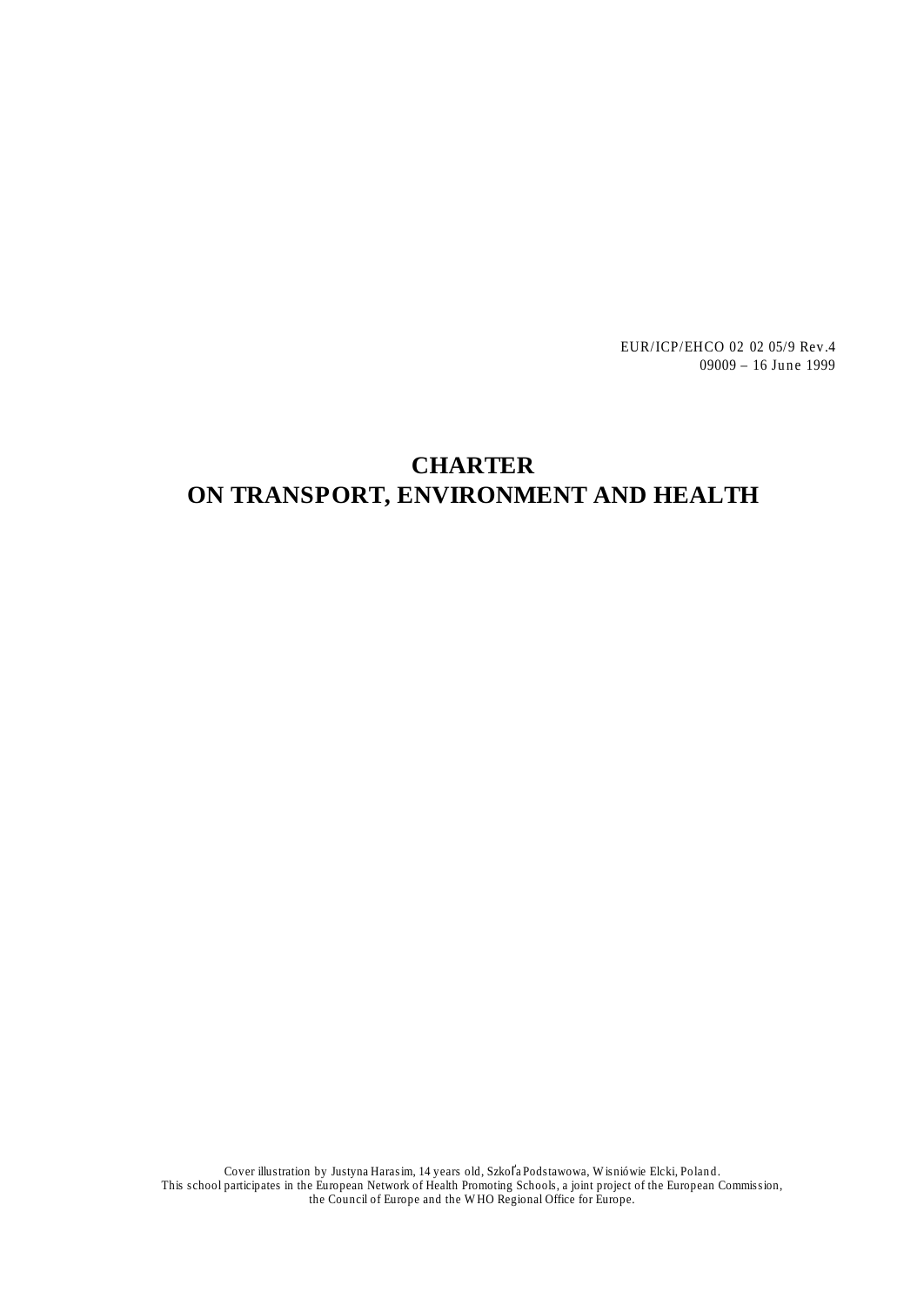## **EUROPEAN HEALTH21 TARGET 9**

#### **REDUCING INJURY FROM VIOLENCE AND ACCIDENTS**

By the year 2020, there should be a significant and sustainable decrease in injuries, disability and death arising from accidents and violence in the Region

*(Adopted by the WHO Regional Committee for Europe at its forty-eighth session, Copenhagen, September 1998)*

## **EUROPEAN HEALTH21 TARGET 10**

#### **A HEALTHY AND SAFE PHYSICAL ENVIRONMENT**

By the year 2015, people in the Region should live in a safer physical environment, with exposure to contaminants hazardous to health at levels not exceeding internationally agreed standards

*(Adopted by the WHO Regional Committee for Europe at its forty-eighth session, Copenhagen, September 1998)*

## **EUROPEAN HEALTH21 TARGET 11**

#### **HEALTHIER LIVING**

By the year 2015, people across society should have adopted healthier patterns of living

*(Adopted by the WHO Regional Committee for Europe at its forty-eighth session, Copenhagen, September 1998)*

#### **Keywords**

ENVIRONMENTAL HEALTH – congresses ENVIRONMENTAL POLICY TRANSPORTATION VEHICLE EMISSIONS – adverse effects ACCIDENTS, TRAFFIC EUROPE

#### © **World Health Organization – 1999**

All rights in this document are reserved by the WHO Regional Office for Europe. The document may nevertheless be freely reviewed, abstracted, reproduced or translated into any other language (but not for sale or for use in conjunction with commercial purposes) provided that full acknowledgement is given to the source. For the use of the WHO emblem, permission must be sought from the WHO Regional Office. Any translation should include the words: *The translator of this document is responsible for the accuracy of the translation*. The Regional Office would appreciate receiving three copies of any translation. Any views expressed by named authors are solely the responsibility of those authors.



*This document was edited and text processed in Health Documentation Services WHO Regional Office for Europe, Copenhagen*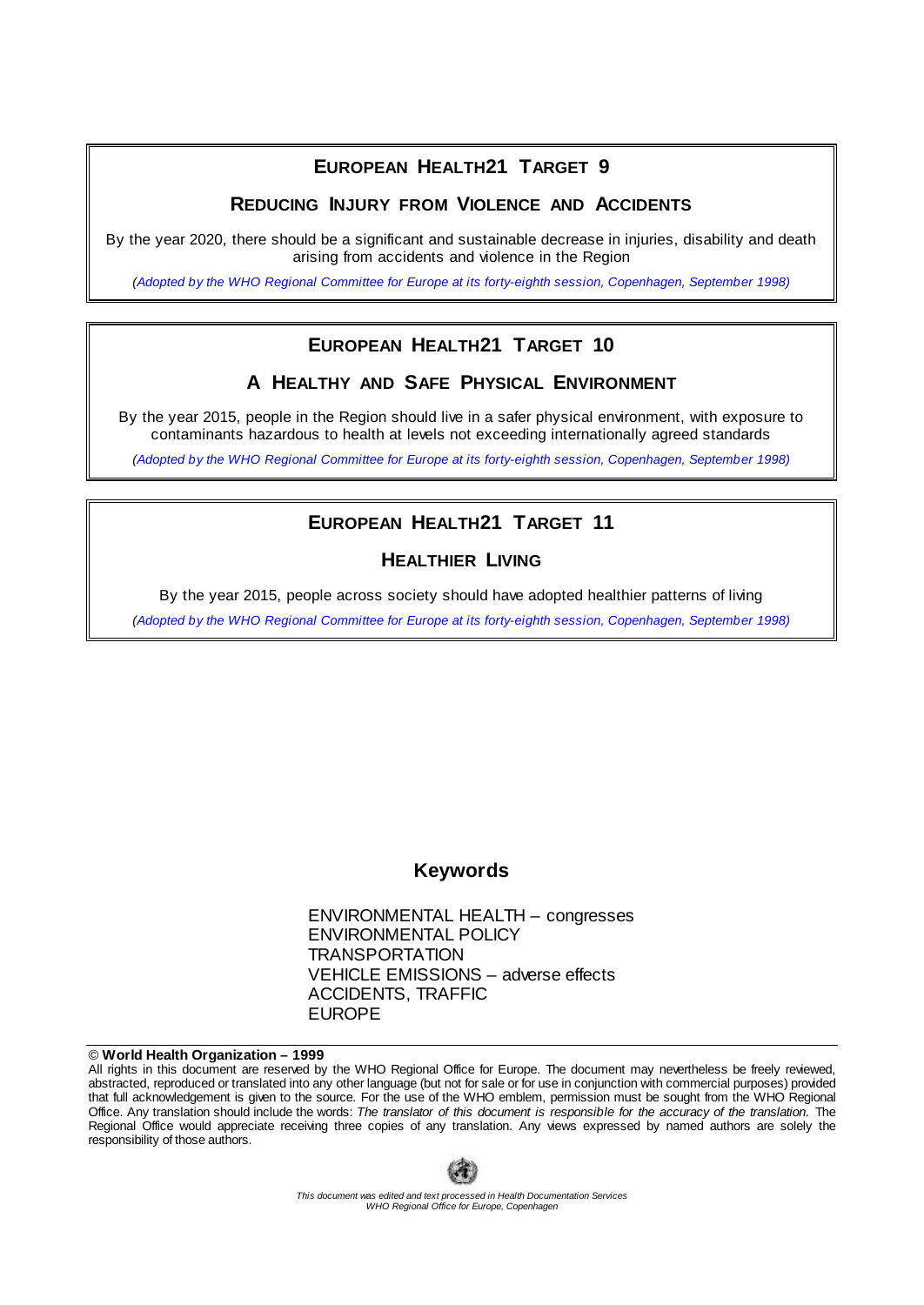# **Charter on Transport, Environment and Health**

## **Preamble**

We, Ministers and representatives of the European Member States of  $WHO<sup>1</sup>$  responsible for transport, environment and health:

- 1. ACKNOWLEDGE that transport activities play a significant part in life today. Transport provides us with access to goods and services, opportunities for individual mobility and better quality of life, and plays an important role in the economic and social development of our communities;
- 2. ARE CONCERNED that the impacts which decisions about transport have on health and the environment have so far not been fully recognized. We must ensure that the wellbeing of our communities is put first when preparing and making decisions regarding transport and infrastructure policies;
- 3. RECOGNIZE that:

 $\overline{a}$ 

- 3.1 Reliance on motorized transport, in particular road transport, continues to increase, resulting in adverse environmental and health effects. These effects may increase in the future if no effective preventive and structural actions are taken;
- 3.2 Increasing the safety of transport and reducing the health consequences of accidents need to be given high priority;
- 3.3 Policies on transport, environment and health need to be better coordinated, with a view to integrating them. The potential conflicts between transport and environment and health policies will increase at all levels unless effective action is taken now. There is a need to enhance cooperation and coordination between different sectors in central and local governments, as well as between governments, the public and the private sector;
- 3.4 Until now, the health effects of transport have been dealt with separately and without regard for their cumulative effect. Further coordination with and within the health sector is needed:
- 3.5 Consideration of the health impacts of policies has to be better integrated into approval procedures, impact assessments, and evaluations of the costs and benefits of transport plans, land use planning, and infrastructure programmes and investments;
- 3.6 Motorized transport, and especially road and air transport users, usually do not face the full environmental and health-related costs, which can create adverse incentives and distortions in the transport market;

<sup>&</sup>lt;sup>1</sup> Reference is made to the supportive statement of the European Commission (EC) in the Declaration of the Third Ministerial Conference on Environment and Health (EUR/ICP/EHCO 02 02 05/18 Rev.5).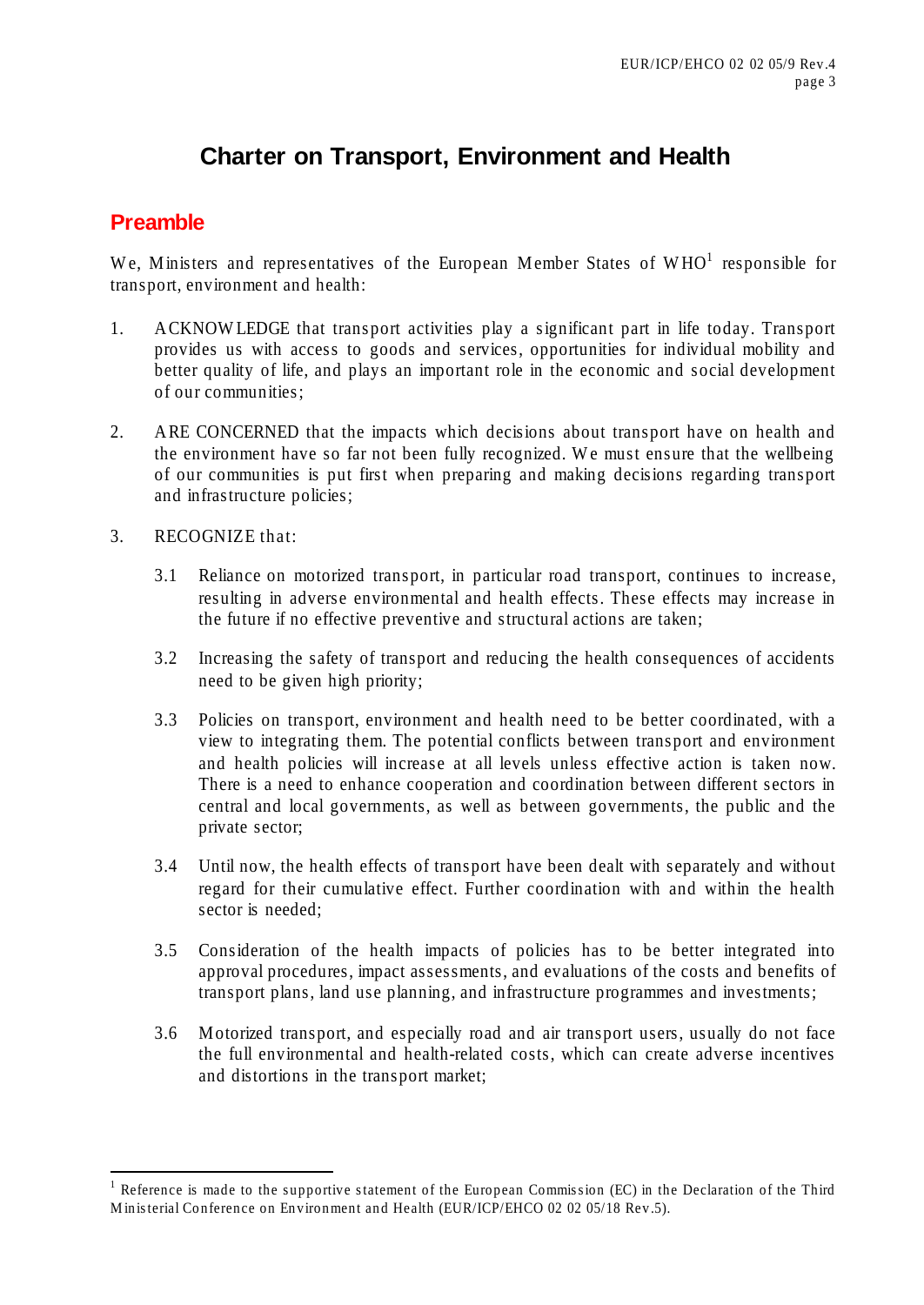3.7 The public is generally not sufficiently informed of the adverse environmental and health effects from motorized transport and the importance of taking individual action to alleviate the problems.

**We adopt this Charter, which was elaborated by ministries of transport, environment and health. This Charter sets out the principles, strategies and a plan of action to guide our policies towards achieving transport sustainable for health and the environment.**

## **I. Why health is an issue in transport an d environment policies: the concerns**

We are concerned that current patterns of transport, which are dominated by motorized road transport, have substantial adverse impacts on health (as described in Annex 1).

1. In all Member States, traffic accidents, and in particular road traffic accidents, are a major cause of death and serious injury. However, success in reducing accidents in some countries demonstrates that it is possible to substantially reduce this massive health burden in all countries.

2. Road transport is a major contributor to human exposure to air pollution. Long-term exposure to air pollutants and levels exceeding air quality guideline values is associated with a number of adverse health impacts, including effects on cardiovascular diseases and on respiratory diseases in adults and children. Such exposure may reduce life expectancy. Some pollutants such as benzene and some types of particle, increase cancer risks.

3. A considerable number of people in Europe are exposed to levels of traffic noise that cause not only serious annoyance and sleep loss but also communication problems, and even learning problems in children. There is emerging evidence of an association between hypertension and ischaemic heart diseases and high levels of noise. Ambient noise levels continue to grow due to ever-increasing volumes of traffic.

4. Forms of transport that entail physical activity, like cycling and walking, separately or in conjunction with public transport, offer significant positive health gains; however, these transport modes have often been overlooked in planning and decision-making.

5. Heavy road traffic and major transport infrastructures can divide communities, reduce opportunities for social interactions, and worsen people's quality of life and can be associated with reduced interpersonal networks of support at local level.

6. Transport activities can contaminate soil, water and air, through accidents involving dangerous goods and contamination from transport infrastructures, or by heavy metals from vehicle exhausts, de-icing substances, fuel spillages, release of fuels and other pollutants from road and rail vehicles, ships and aircraft, etc.

7. Everyone is exposed to some degree of health risk from transport, but the adverse health effects fall disproportionately on the most vulnerable groups in our societies: people with disabilities or hearing or sight impairments; older people; the socially excluded; children and young people; and people living or working in areas of intensified and cumulative air pollution and noise.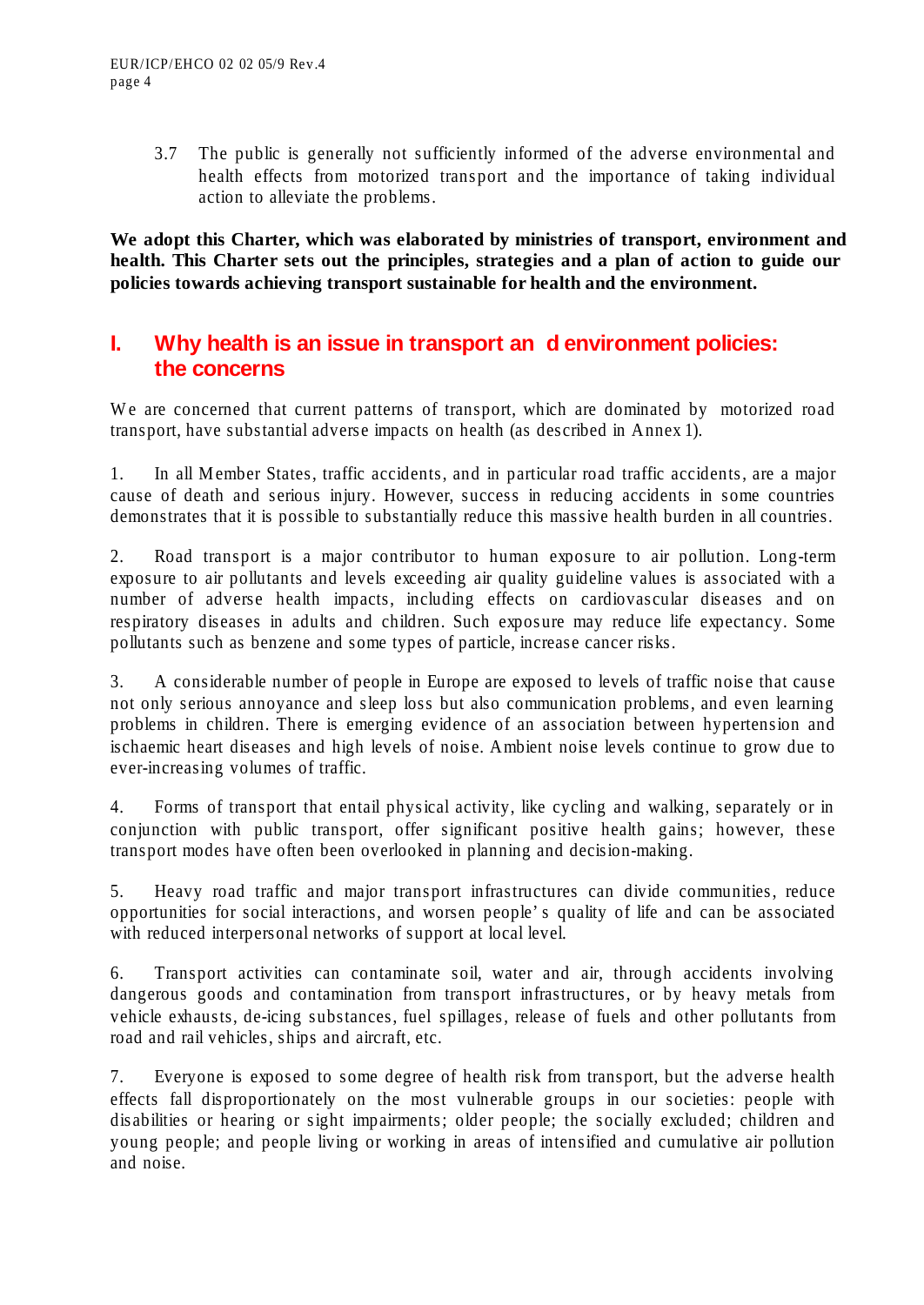## **II. What has happened so far: the state of play**

**We are encouraged by the initiatives already taken through the adoption of a number of political declarations, conventions and protocols** (as listed in Annex 2), and in particular WHO's policy on Health for All, the Helsinki Declaration on Action for Environment and Health in Europe, and the Vienna Declaration and Programme of Joint Action on Transport and the Environment adopted under the auspices of the United Nations Economic Commission for Europe (UN/ECE), as well as the EU legislation in this area. We reaffirm the commitments already made in the fields of transport, environment and health, and we acknowledge the steps already taken towards achieving transport that is sustainable for health and the environment. However, despite these progressive steps we are concerned that the impacts which decisions about transport have on health and the environment have so far not been fully recognized.

1. We recognize the need to strengthen the enforcement of current road safety legislation.

2. We encourage the ratification of UN/ECE legally binding instruments relevant to transport, environment and health by Member States that have not yet done so.

3. We are concerned that more sustainable modes of transport, especially public transport and goods transport by rail, are losing market share to road transport in many countries. This trend is enhanced by the fact that the majority of transport infrastructure investment is allocated to road infrastructures, not least in the countries in transition.

**We emphasize the urgent need to take the next step in adding value to efforts to achieve sustainable development in transport, by fully integrating health requirements and involving environment and health authorities in decision-making on transport, land use and infrastructure policies at transnational, national, subnational and local levels.**

## **III. Where do we want to go: principles, approaches and guiding strategies for transport sustainable for health and the environment**

**We have decided to incorporate the principles and approaches of sustainable development beneficial for health and the environmentinto our policies with relevance for transport** (as described in Annex 3), in particular the following:

- sustainability;
- the precautionary principle;
- prevention;
- protection and promotion of health and safety;
- the "polluter pays" principle, including internalization of externalities;
- multisectoral integration of environment and health requirements and involvement of health authorities in decision-making on transport, land use and infrastructure policies;
- equity;
- public participation and public access to information;
- subsidiarity;
- efficiency.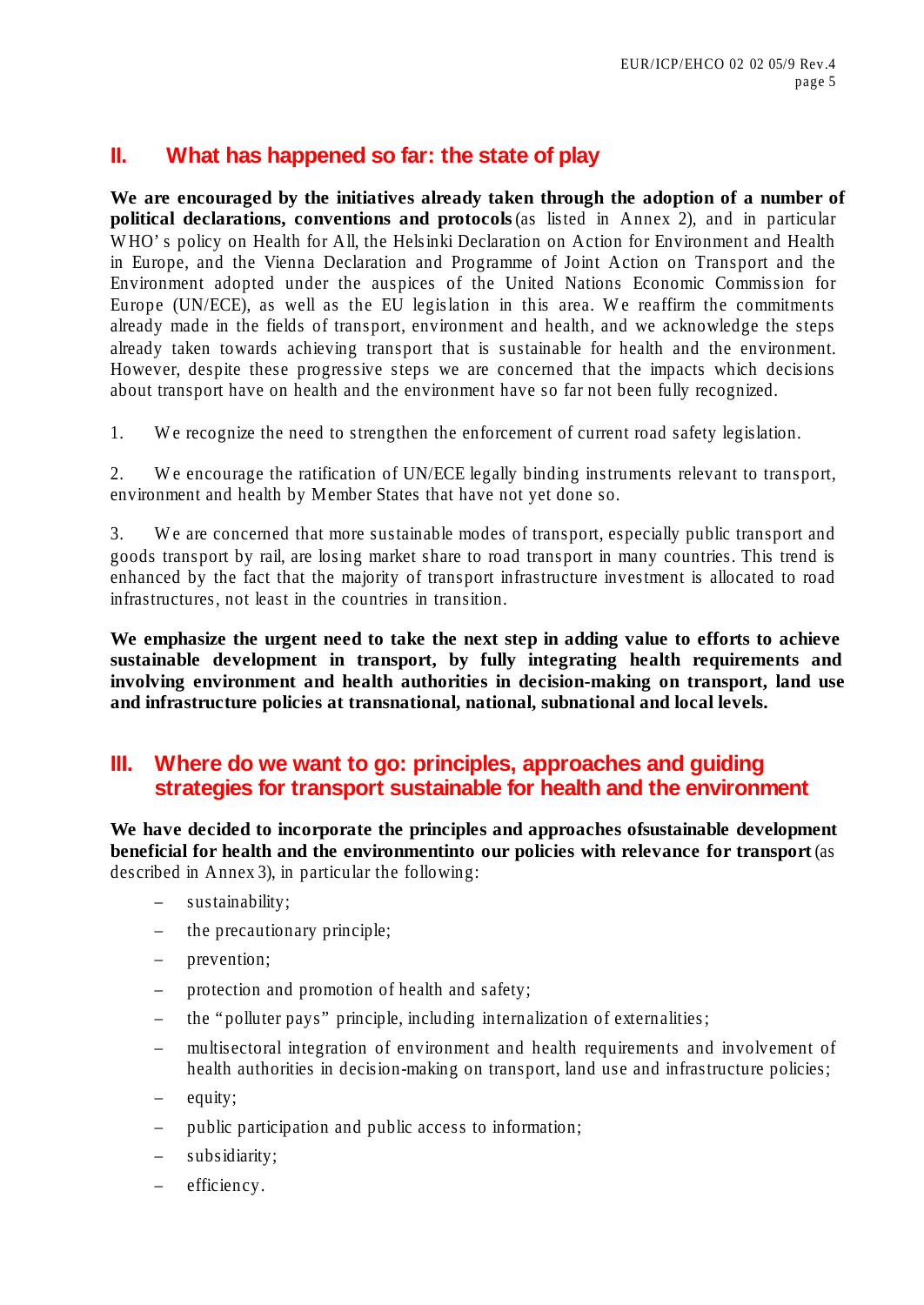**Following these principles and approaches, we will incorporate guiding strategies for moving towards transport sustainable for health and the environment into our transport-related policies**, in particular applying synergistic combinations of the following key strategy elements:

1. reducing the need for motorized transport by adaptation of land use policies and of urban and regional planning;

2. shifting transport to environmentally sound and health-promoting modes;

3. implementing best available technologies and best environmental and health standards;

4. applying strategic health and environmental indicators and impact assessments, with the involvement of environmental and health authorities;

5. relating the costs of transport more closely to mileage travelled and internalizing transportrelated environmental and health costs and benefits;

6. raising awareness of transport and mobility sustainable for health and the environment, including efficient driving behaviour;

7. applying innovative methodologies and monitoring tools;

8. establishing partnerships at international, national, subnational and local levels;

9. promoting pilot projects and research programmes on transport sustainable for health and the environment;

10. providing information to the public and involving them in relevant decision-making processes.

## **IV. How will the goals be achieved: a plan of action for moving towards transport sustainable for health and the environment**

Having decided to establish this plan of action in order to collaborate and cooperate on making transport sustainable for health and the environment and to further the UN/ECE Vienna Declaration and Programme of Joint Action on Transport and the Environment, following the principles, approaches and guiding strategies listed in section III,

**WE WILL PERFORM the actions set out in this plan of action and incorporate the recommendations of WHO into our transport and transport-related policies; and**

**WE REQUEST the WHO Regional Office for Europe, in collaboration with other international bodies, to perform the international actions as set out in this plan of action and undertake to support those WHO efforts, within the means available.**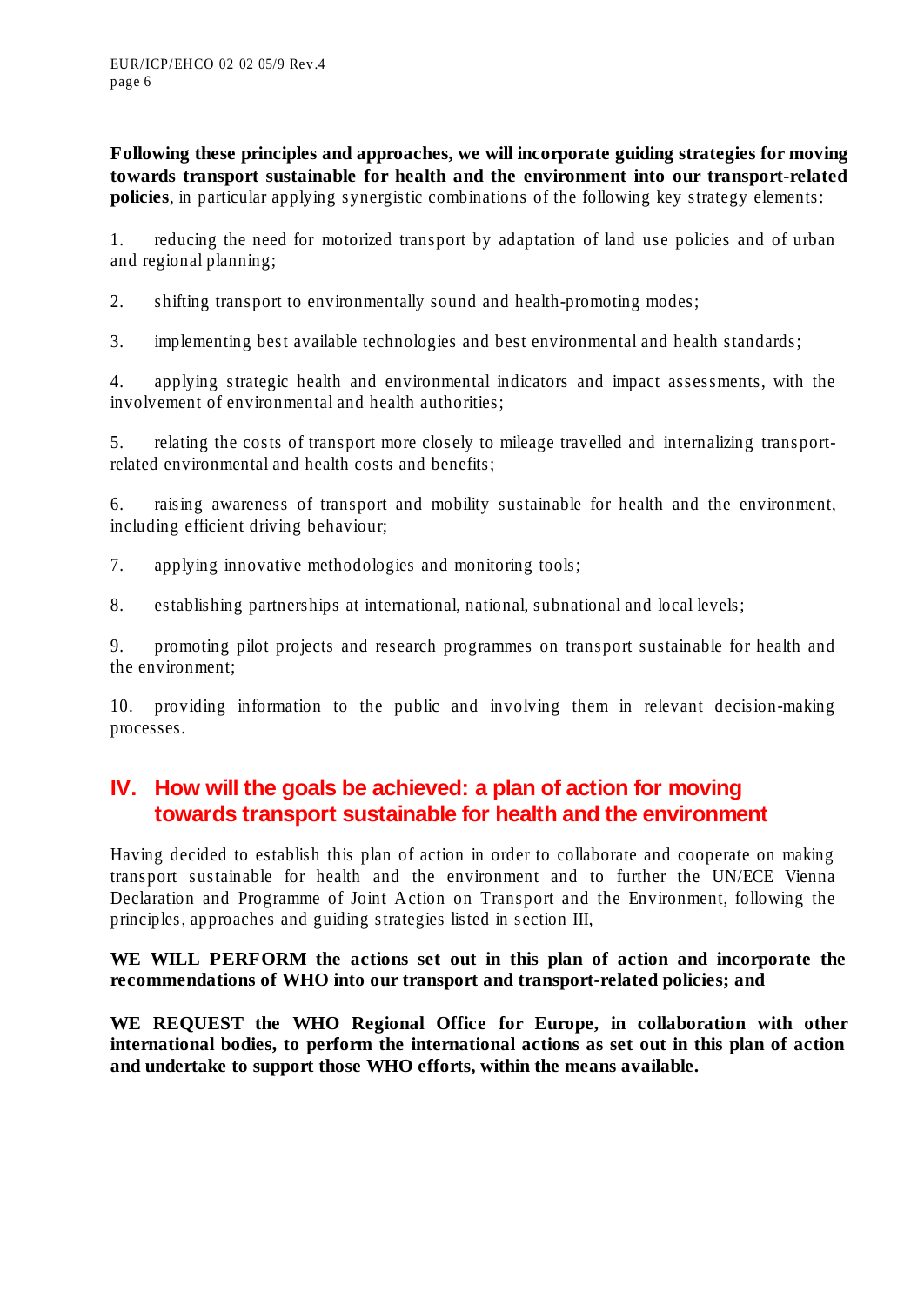## **A. Integration of environment and health requirements and targets in transport and land use policies and plans**

## **We will:**

1. Pursue multisectoral cooperation and ensure that environment and health requirements are integrated and their authorities are both involved in transport-related decision-making processes, such as those on transport, water and land use planning, infrastructure investment programmes and policy decisions.

2. Establish the concepts and long-term goals of transport sustainable for health and the environment, building on the work already done in the relevant fora.

3. Adopt targets as listed in Annex 4, based on scientific knowledge and work and the guidelines of WHO and incorporate them into the relevant policies to reduce *inter alia*:

- mortality, cardiovascular and respiratory problems and cancer risks and neurodevelopmental problems from transport-related air pollution;
- mortality and morbidity from transport accidents;
- risk of cardiovascular and other diseases from lack of physical exercise;
- human exposure to noise.

4. Develop measurement methodologies and data collection processes to monitor progress towards achieving the targets in Annex 4. Such monitoring should also underpin the development of policies to reduce the adverse health and environmental impacts of transport.

5. Review and where necessary develop further strategies or introduce national action plans to ensure the proper integration of health and environment concerns into transport, and land use strategies, in particular, through the further development of National Environmental Health Action Plans (NEHAPs), and to promote similar actions at the sub-national and local levels.

6. Ensure that health authorities take full account of the impact on transport of their own policies.

7. Develop further or introduce policies to reduce air, soil and water pollution, accidents and noise, greenhouse gas emissions and the damaging of forests associated with transport and its infrastructures (airports, motorways, railways, terminals, harbours, petrol stations, etc.), in similar ways to other major industrial sources.

8. Ensure that synergistic effects are attained between strategies chosen to pursue the Kyoto targets for reduction of greenhouse gases and strategies for the reduction of other air pollutants of health concern, paying special attention to emissions from diesel engines.

## **We call on WHO, in cooperation with other international organizations, to**:

9. Develop scientific guidelines for the attainment of transport sustainable for health and the environment, and in particular for the integration of environment and health requirements and targets into policies and plans, based on knowledge of the full and combined impacts of transport-related health risks, including the establishment of threshold values to protect public health, where possible.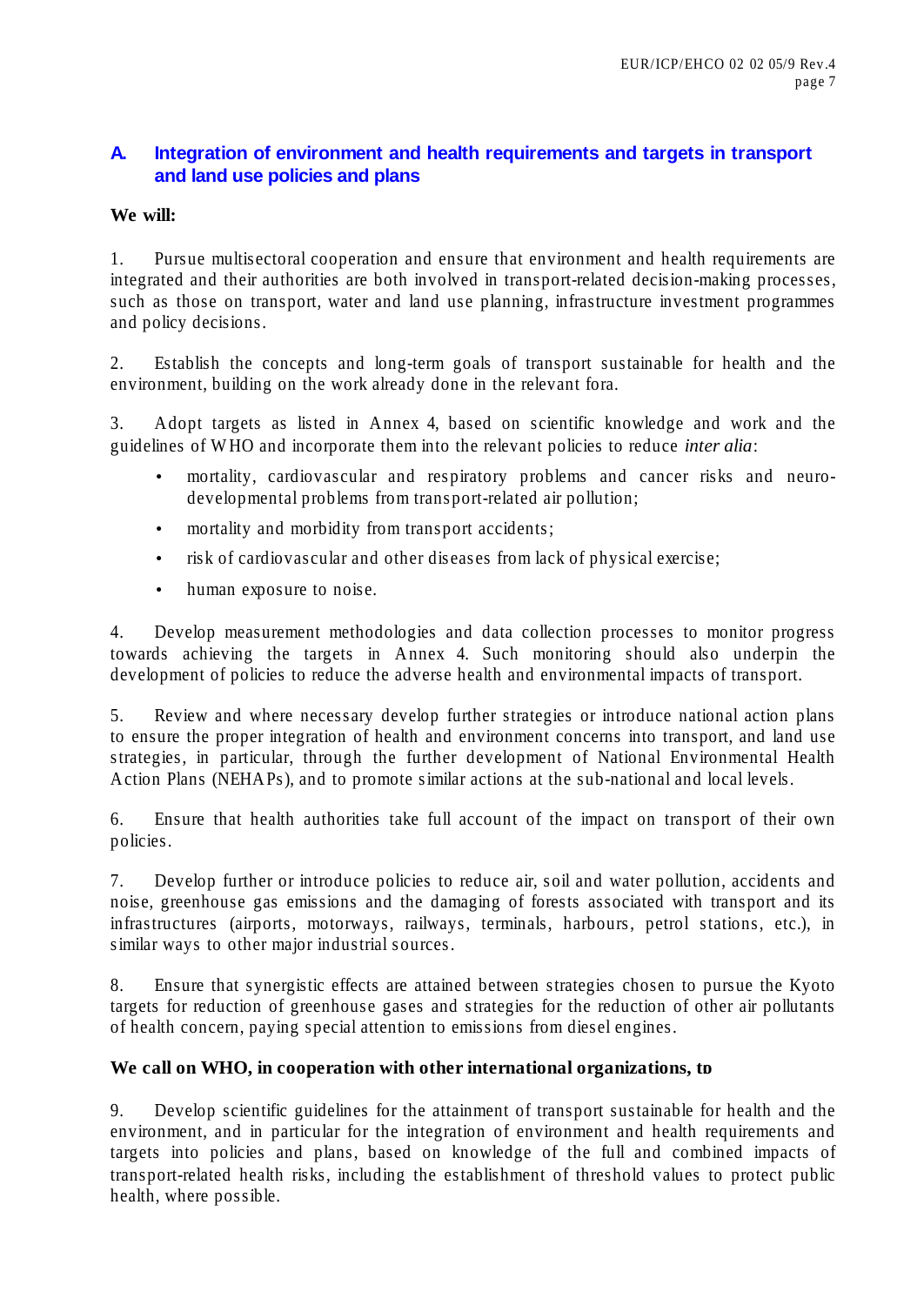## **B. Promotion of modes of transport and land use planning which have the best public health impacts**

## **We will:**

1. Develop and implement policies to promote modes of transport which lead to health and environment benefits, aiming at a shift to modes of transport with lower specific emissions and accident risks. In particular, we will promote safe and environmentally friendly cycling and walking by providing safe infrastructure and networks, implementing measures for traffic management, enforcing speed controls and speed limits that are appropriate to local circumstances, and designing roads and settlements taking into account the needs of pedestrians and cyclists.

2. Reduce the need for motorized transport by adapting land use policies and urban and regional development plans to enable people to have easy access to settlements, housing and working areas, and shopping and leisure facilities by cycling, walking and public transport.

3. Raise the attractiveness of public transport, walking and cycling, and promote intermodality between them, not least by prioritizing public transport, walking and cycling in connection with the extension of infrastructure.

4. Provide incentives to use the best available technologies and encourage ambitious vehicle emission standards and fuel quality requirements, in order to improve safety and reduce air pollutants, noise and fuel consumption.

## **We call on WHO, in cooperation with other international organizations, to:**

5. Assess and provide information about the public health impacts of different modes of transport, in terms of health benefits and disbenefits.

6. Quantify the consequences for public health of increasing levels of physically active modes of transport, notably walking and cycling.

## **C. Health and environmental impact assessments**

#### **We will:**

1. Assess the health and environmental impacts of policies, strategies, programmes, projects and legal measures with implications for transport and mobility, and ensure that public health authorities are involved in these assessments at all levels.

2. Support the implementation of these assessments as part of national and international procedures for making decisions about investments and infrastructure programmes.

### **We call on the World Bank, the European Investment Bank, the European Bank for Reconstruction and Development and other investment institutions to:**

3. Carry out environmental and health impact assessments of infrastructure projects with implications for transport and land use planning supported by them.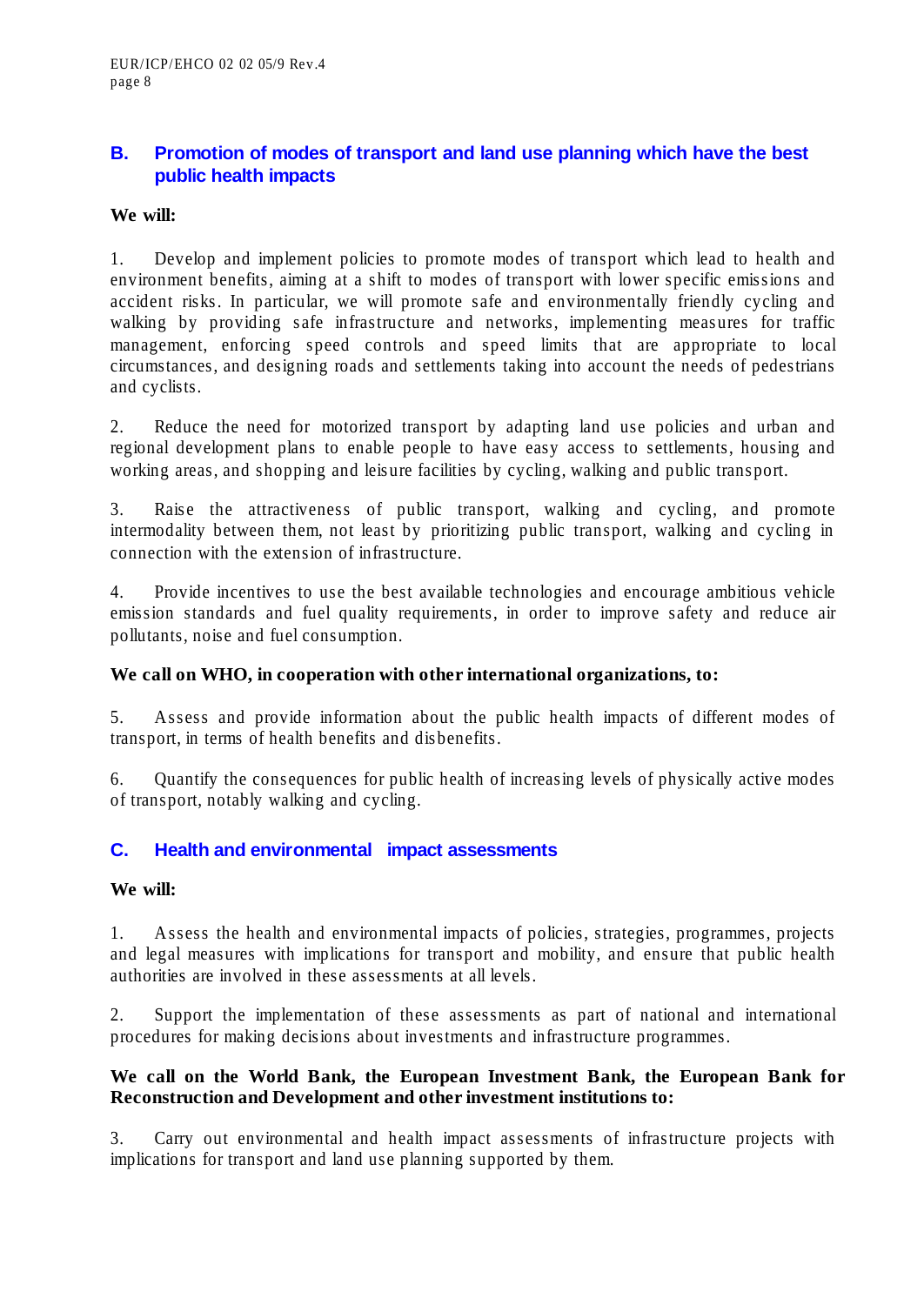## **We call on WHO to:**

4. In cooperation with UN/ECE, the United Nations Environment Programme (UNEP) and other relevant international organizations, develop guidelines for making health impact assessments of policies, strategies, programmes, projects and legal measures with implications for transport.

5. Encourage the greater use and integration of health impact assessments with environmental impact assessments by disseminating tools and methods, sharing good practice, and providing education and expert training.

## **D. Economic aspects of tr ansport, environment and health**

## **We will:**

1. Consider the health cost implications of infrastructure investment and land use planning and their consequences in terms of transport and the need for mobility, taking account not only of direct health costs but also of the costs of not adopting health-promoting alternatives.

2. Promote, implement and review policies designed to internalize the health and environmental externalities (external costs) generated by transport activities. These policies will also include measures to ensure that transport costs more closely reflect marginal costs.

3. Ensure that policies introduced to promote transport that is sustainable for health and the environment are cost-effective, taking all costs into account.

4. Promote the progressive suppression of subsidies for polluting modes of transport.

## **We call on WHO, in cooperation with other international organizations, to:**

5. Develop comprehensive guidance on methods and practical tools to estimate the costs and benefits of the health consequences of transport decisions.

## **E. Special care of groups at higher risk**

## **We will:**

1. Identify groups, time periods, environments and areas at higher risk of experiencing the adverse health impacts of transport, taking into account criteria to be proposed by WHO, and monitor relevant health impacts among these groups as described below.

2. Develop, implement and monitor specific policies and measures to protect these groups at higher risk of experiencing the adverse health impacts of transport.

## **We call on WHO, in cooperation with other international organizations, to:**

3. Develop methods for assessing and monitoring health effects in groups at higher risk of experiencing adverse transport-related impacts.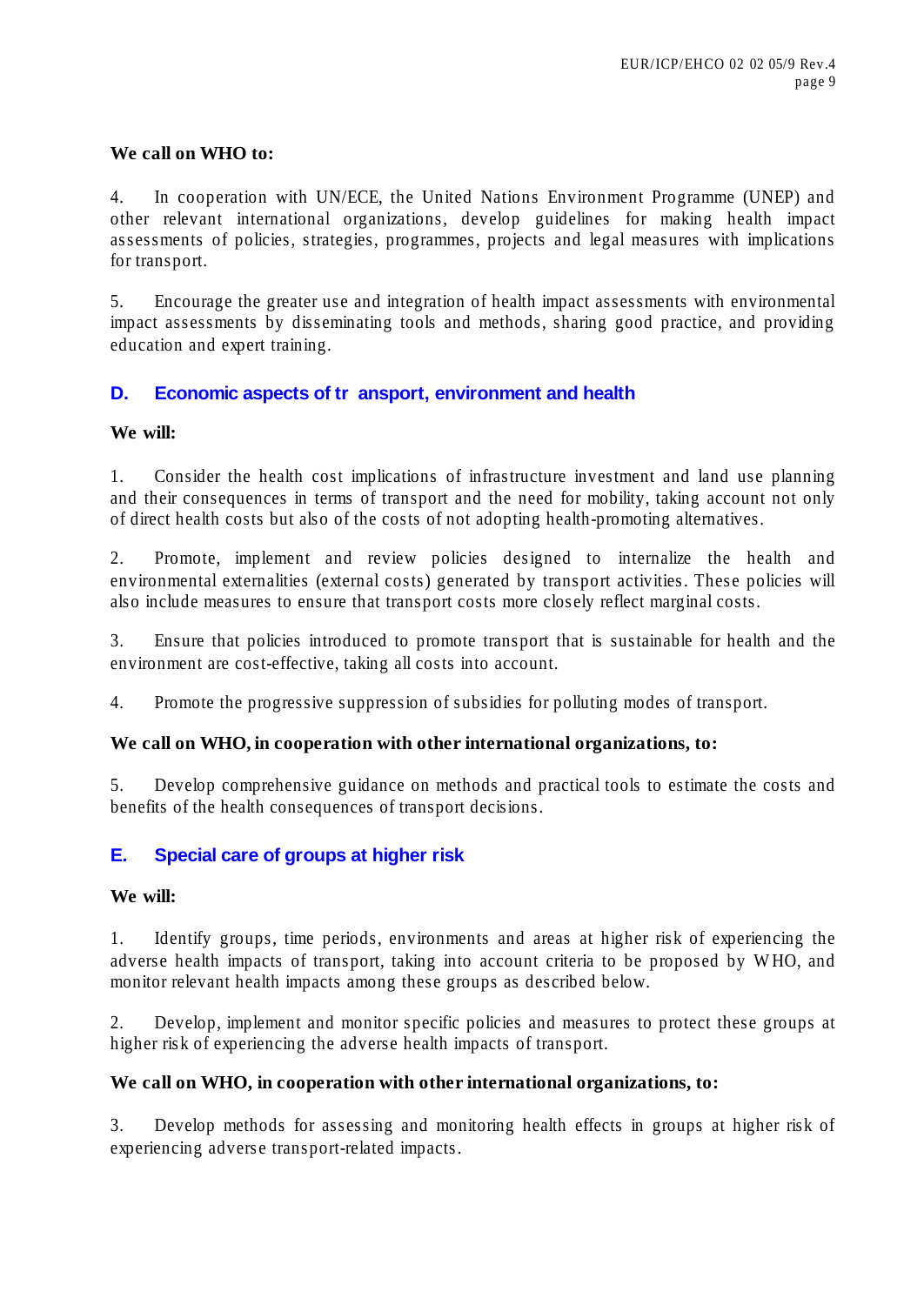4. Provide information and develop guidance on transport-related health targets, threshold values and measures regarding populations at higher risk due to:

- (a) specific vulnerability (children, the elderly or people suffering from diseases, refugees and immigrants);
- (b) higher exposure levels resulting from geographical and topographical conditions, settlement characteristics, travel and occupation;
- (c) disability and social disadvantage as a result of lack of access to facilities, disruption of communities and greater exposure to accident risks.

## **F. Risks to public health not yet clearly q uantified**

## **We will:**

1. Promote international collaboration on research and standardized measurement programmes and promote the development of cost-effective measures against the adverse health effects of noise, pollutants and potential carcinogens, such as emissions from diesel engines and fine and ultrafine particles.

2. Promote international collaboration on measurement programmes at the point of exposure and support research into the links between transport indicators, exposures and health.

## **We call on WHO to:**

3. Promote further investigation of the health effects of pollutants, pollutant mixes, noise and other hazards from transport where evidence is incomplete and human exposure is significant (e.g. diesel engine emissions, and especially fine and ultrafine particles), including their possible carcinogenic risk potential.

4. Propose guideline values where possible for ambient levels of and exposure to pollutants and noise, in particular for those pollutants for which guideline values are not yet available, with a view notably to informing the review of the European Community's air quality standards before 2005.

5. Promote investigation of the health effects of exposure to pollutant mixtures, noise and other hazards, including their combined effects inside motor vehicles, on pavements, on bicycles, and due to living and/or working near busy roads, and elaborate guidelines (including guideline values) for these exposure levels.

6. Further develop guidelines regarding the health risks of levels of exposure to fine and ultrafine particles based on assessment of their health effects, with particular attention to their number, mass, size, surface area and composition.

7. Assess the evidence for health risks from soil and water contamination due to transport and its infrastructures, and make recommendations regarding the possibility of establishing safe limits and the need to establish targets.

8. Promote investigation of the health and psychosocial effects of participation in modern traffic.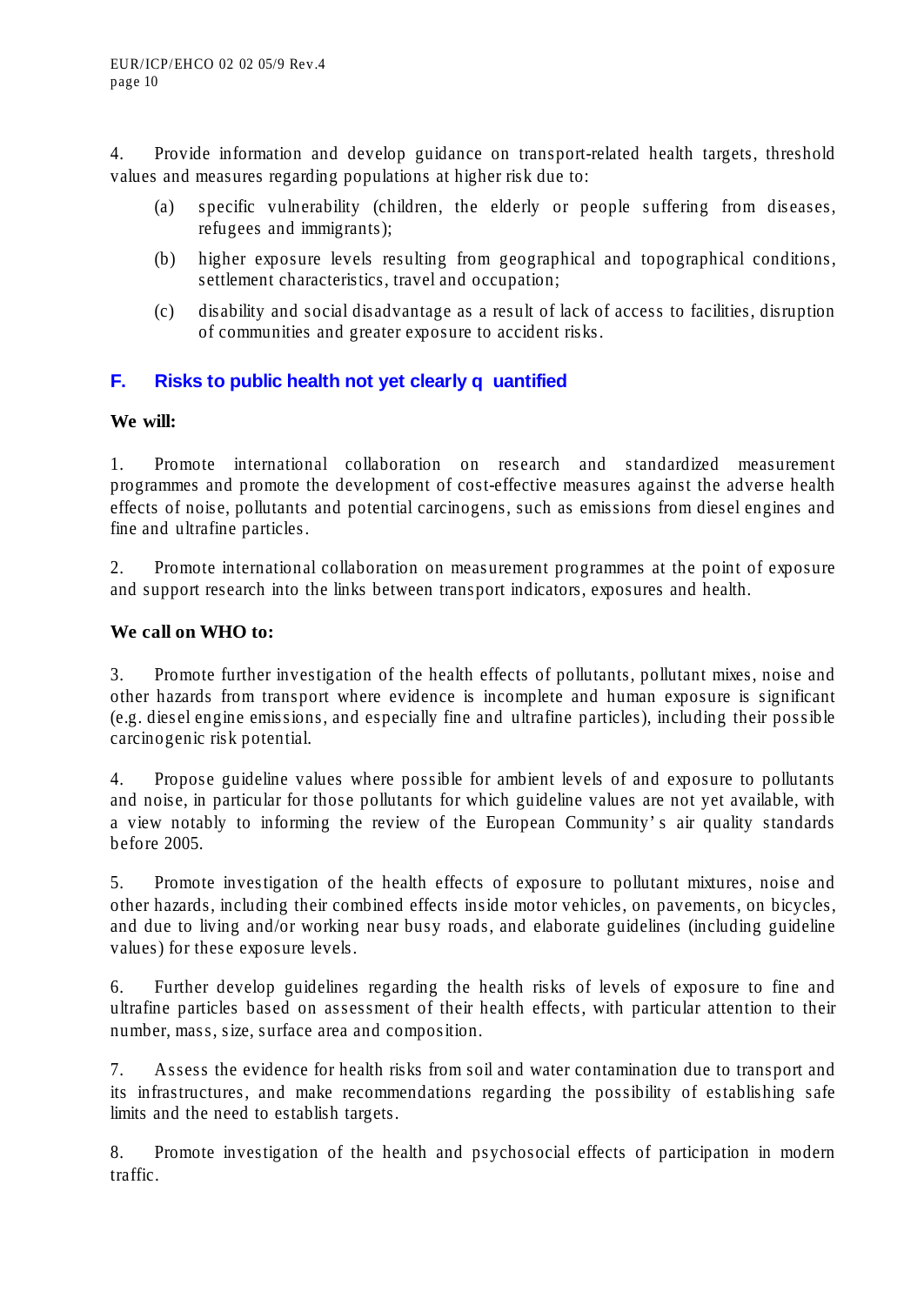## **G. Indicators and monitoring**

## **We will:**

1. Implement and, if needed, further develop systems for monitoring transport-related exposures and impacts on environment and health.

## **We call on WHO, in cooperation with other international organizations, to:**

2. Develop indicators and guidelines for measuring and monitoring the health effects of transport on the general population and in groups and areas at higher risk, and assess the effectiveness of interventions to minimize those effects.

## **H. Pilot actions and research**

#### **We will:**

1. Promote research programmes and pilot projects and incorporate the results in our transport, environment, land use and health policies, especially in liaison with WHO.

2. Establish conditions for pilot projects where local measures are employed to reduce pollution and other negative impacts from transport, for example by promoting environmentally enhanced vehicles, restricting the circulation of high-polluting vehicles, and promoting cycling, walking and innovative public transport, local speed limits and parking restrictions.

3. Enhance our endeavours to bridge the gap which still exists between our knowledge of strategies that can be used to move towards transport sustainable for health and the environment, on the one hand, and current transport, land use and infrastructure patterns, on the other.

#### **We call on WHO, in cooperation with other international organizations, to:**

4. Facilitate the development of a programme of research with a special focus on the adverse health effects of transport and the positive health effects of physically active modes of transport, notably walking and cycling, and promote pilot projects related to these issues.

5. Cooperate with countries on pilot testing health impact assessment methods, evaluating costs and benefits of policy interventions, and supporting training initiatives and information dissemination programmes.

## **I. Public participation, public awareness, information**

## **We will:**

1. Ensure public access to health-related information on and participation in decision-making on transport projects, programmes, policies, plans and regulations, and ensure access to justice in these matters in accordance with the application of the provisions of the Århus Convention. This should apply notably to all actions taken under this Charter.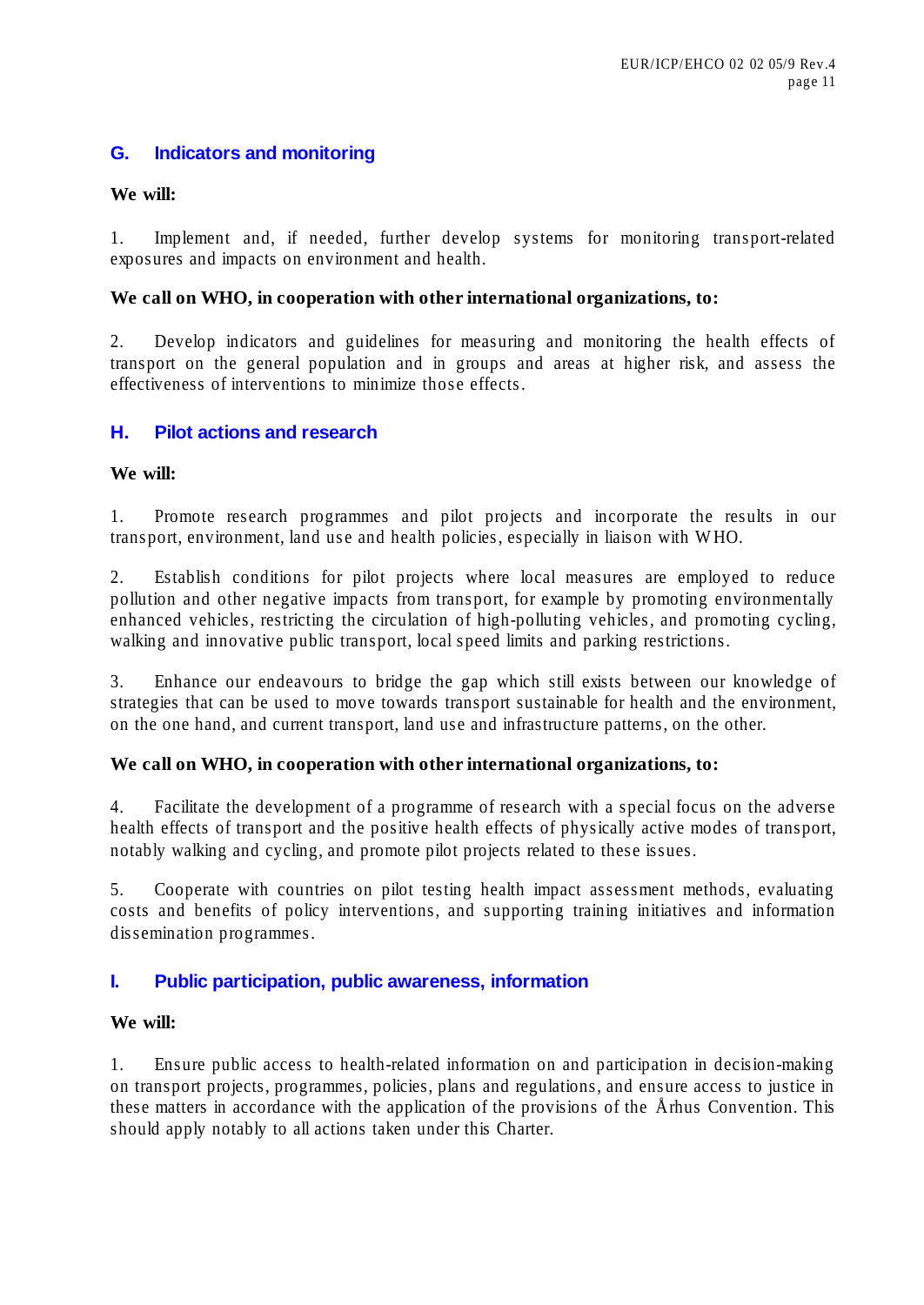- 2. Promote the development and application of:
	- (a) information, education and communication campaigns, including those of international institutions, to raise the awareness among stakeholders and decisionmakers of the need for transport sustainable for health and environment;
	- (b) information campaigns targeted at groups using the least environmentally friendly modes of transport.

3. Contribute to WHO's information dissemination efforts and provide and disseminate national and regional public information on transport's environment and health impacts, and on strategies and tools for transport sustainable for health and the environment, targeting specific population groups.

## **We call on WHO to:**

4. Develop an information, education and communication strategy to increase public awareness of the different impacts of transport on human health and to facilitate the choice of modes of transport sustainable for health and the environment.

5. Establish a transnational WHO network for sharing information and disseminating good practice with regard to transport sustainable for health and the environment.

## **J. Countries in transition and countries with severe problems concerning transport-related health effects**

#### **We will:**

1. Cooperate with and so far as possible support these countries in promoting transport sustainable for health and the environment.

2. Pay attention to meeting the challenges of integrating transport, environment and health in the economies in transition, in order to avoid and reduce the environmental health impacts of increasing transport.

#### **We call on WHO, in cooperation with other international organizations, to:**

3. Direct special guidance and support to these countries.

## **V. Implementation and follow-up process**

**We will implement** in partnership the plan of action set out in this Charter and make appropriate arrangements for its follow-up, so far as possible using existing mechanisms to follow up and monitor transport, environment and health decisions, such as the European Environment and Health Committee (EEHC), national environmental health action plans (NEHAPs), WHO's European ministerial conferences on environment and health, the UN/ECE Vienna Declaration and Programme of Joint Action on Transport and the Environment, the Organisation for Economic Co-operation and Development (OECD) Transport and Environment Working Group, and the Environment for Europe process.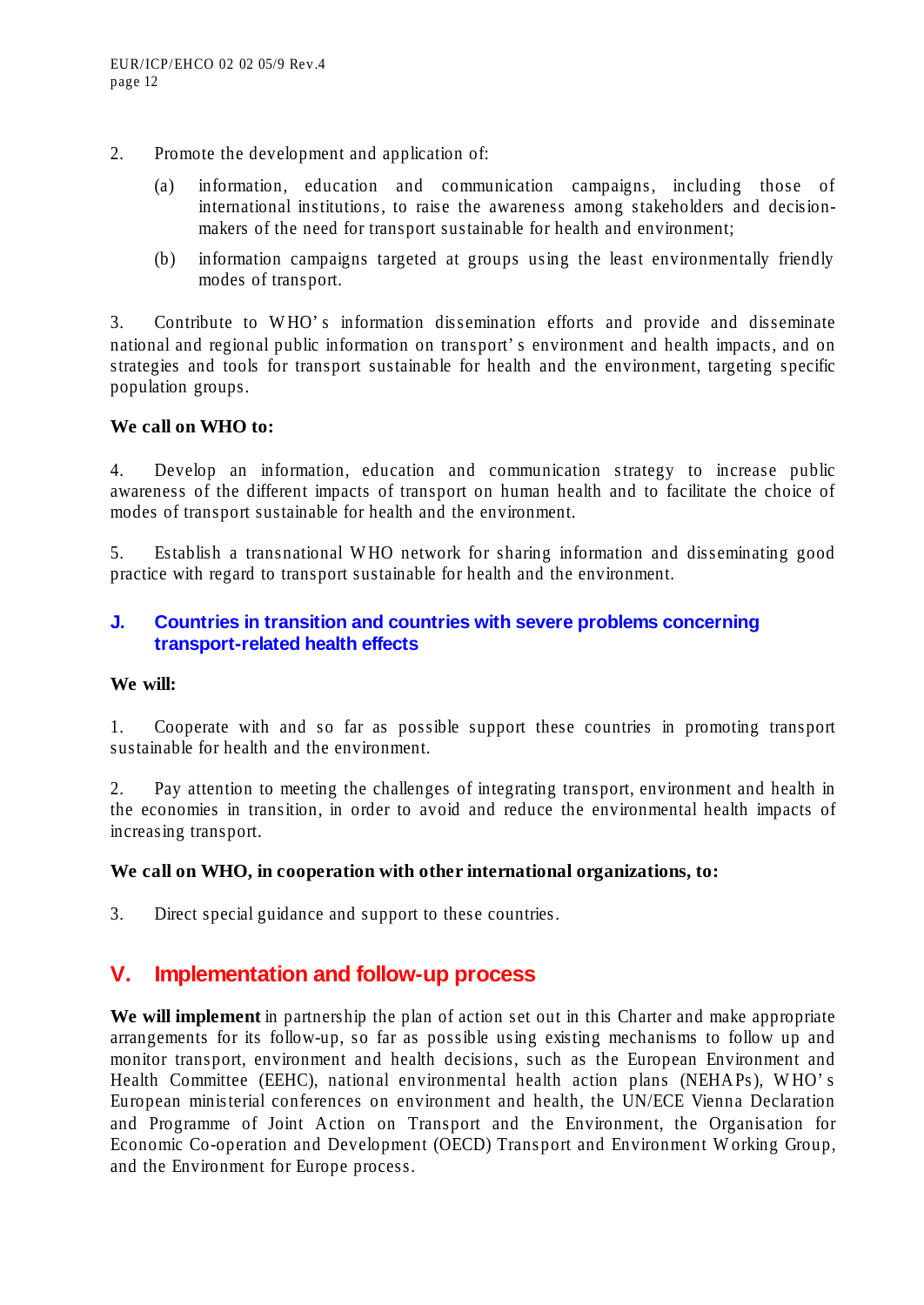## **We will:**

1. Collaborate with other countries on transboundary and international issues, taking into account the guidelines and tools proposed by WHO and other international organizations.

2. Promote enhanced cooperation by WHO with other intergovernmental bodies such as UN/ECE, UNEP, the European Community and transnational bodies such as the Central European Initiative (CEI), OECD, the European Conference of Ministers of Transport (ECMT), the European Environment Agency (EEA), nongovernmental organizations (NGOs) and the private sector*.*

3. Encourage the public, NGOs and the private sector and support local authorities and relevant city networks to engage in efforts to attain transport sustainable for health and the environment that promote and actively contribute to implementation of the plan of action in this Charter.

#### **We will, in cooperation with WHO and other international organizations:**

- 4. Follow up the implementation of the decisions contained in this Charter by:
	- (a) using the national focal points established for the implementation of the UN/ECE Vienna Declaration and Programme of Joint Action on Transport and the Environment and designating additional contact points for health before the end of 1999;
	- (b) ensuring that these focal/contact points link effectively with the follow-up processes of WHO's European ministerial conferences on environment and health, the UN/ECE Vienna Declaration and Programme of Joint Action on Transport and the Environment and, nationally, with Habitat Committees;
	- (c) setting up a steering group of interested Member States and international organizations to push forward the implementation of this Charter and to facilitate cross-sectoral coordination and international cooperation of public and private institutions, and to coordinate and cooperate closely with the UN/ECE Joint Meeting on Transport and Environment (JMTE).

5. Support, where needed, WHO and the other agencies in compiling an overview of existing agreements and legal instruments in the field of transport, environment and health, as specified below, and consider the proposals on further needed action which they make based on this overview.

6. Regularly monitor the links between transport, environment, land use and health using available relevant information and report on the status of these links in the Region.

7. Monitor progress towards targets concerning transport sustainable for health and the environment and towards the integration of health and environment concerns into water, land use and transport policies, as part of existing international review processes (e.g. OECD and UN/ECE environmental performance reviews).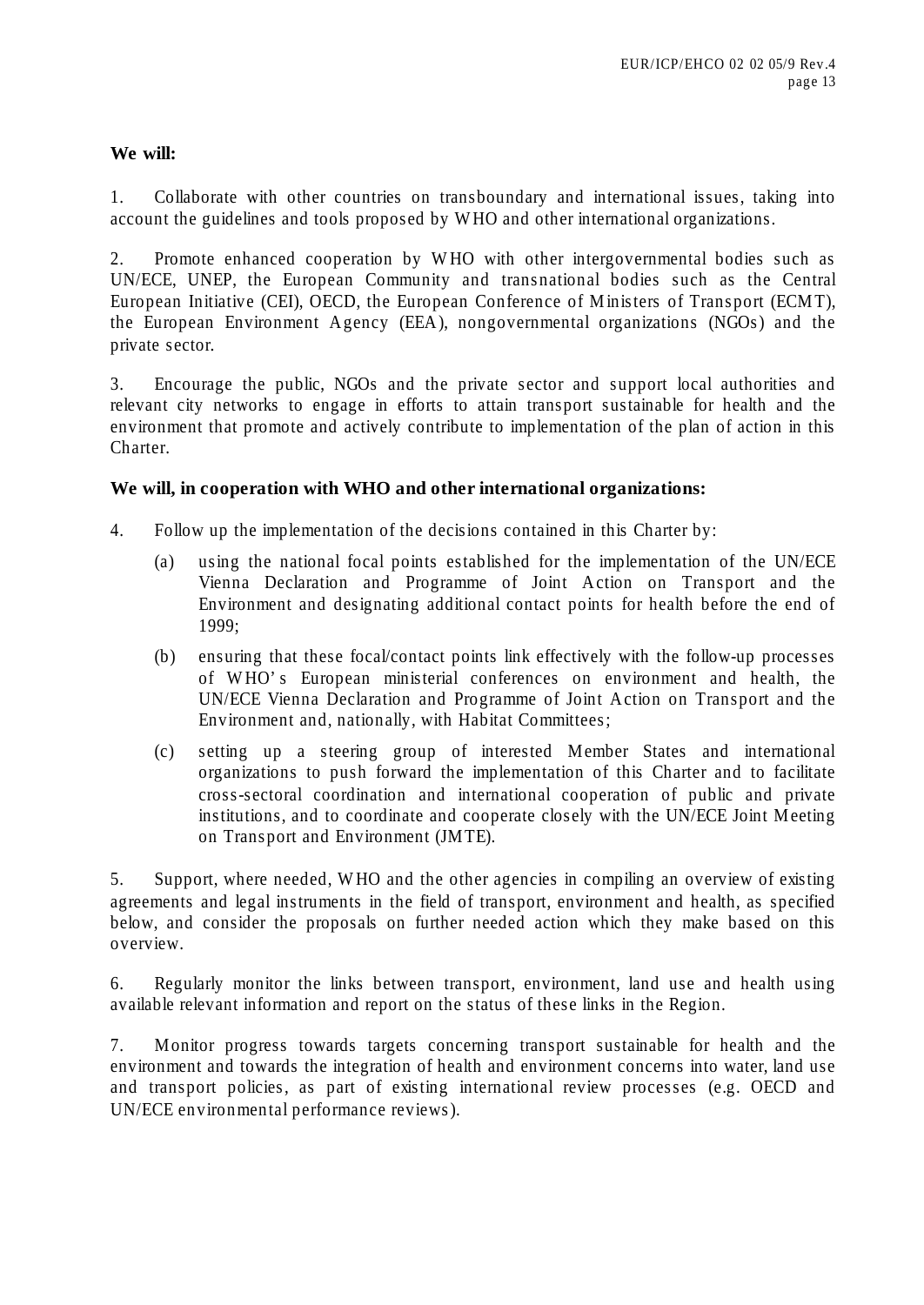## **We call on WHO to:**

8. Assist the steering group of interested Member States and international organizations within the framework of EEHC.

9. Disseminate information about new scientific evidence concerning the effects of transport on the environment and health, about methods of and experience with environmental health impact assessment, and about economic valuations of transport-related health effects.

10. Update targets, guidelines and other tools relevant to implementation of this Charter, and update Charter-related research priorities, in particular in liaison with the international platform on research.

### **We call on UN/ECE JMTE to:**

11. Coordinate and closely cooperate with the steering group mentioned under sub-paragraph 4(c) above.

## **We call on WHO, jointly with UN/ECE and in cooperation with other international organizations, to:**

12. Provide an overview of relevant existing agreements and legal instruments, with a view to improving and harmonizing their implementation and further developing them as needed. A report on this overview should be submitted at the latest by spring 2000, recommending which further steps are needed. That report should cover the possibility of new non-legally binding actions and the feasibility, necessity and content of a new legally binding instrument (e.g. a convention on transport, environment and health), focusing on bringing added value to, and avoiding overlaps with, existing agreements.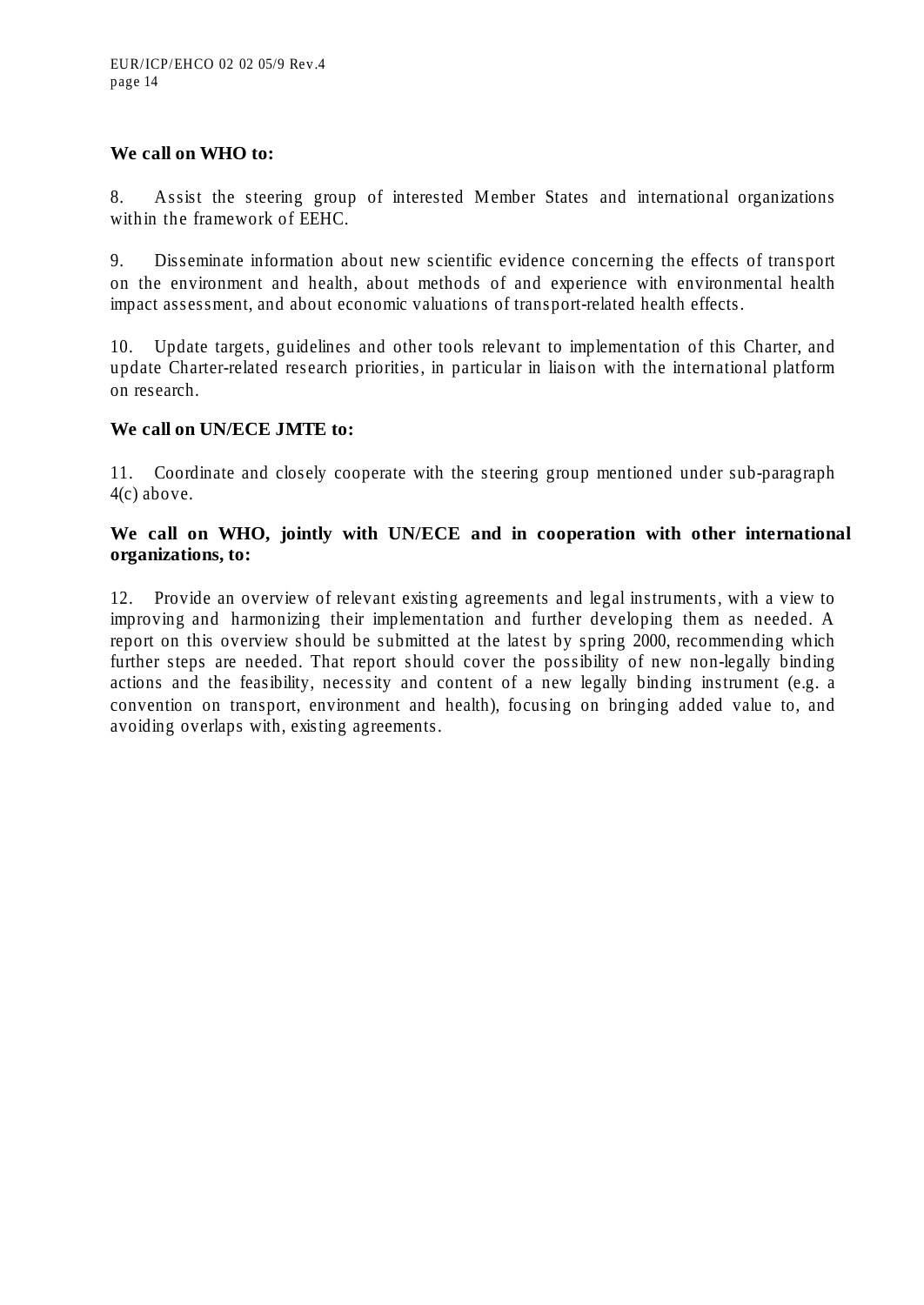## **London, 16 June 1999**

T6Sh John

Rt Hon Tessa Jowell, MP Rt Hon Michael Meacher, MP Minister of State for Public Health Minister for the Environment United Kingdom United Kingdom

Chael Meacher *\_\_\_\_\_\_\_\_\_\_\_\_\_\_\_\_\_\_\_\_\_\_\_\_\_\_\_\_\_\_\_\_\_\_\_\_\_\_\_ \_\_\_\_\_\_\_\_\_\_\_\_\_\_\_\_\_\_\_\_\_\_\_\_\_\_\_\_\_\_\_\_\_\_\_*

 $\mathcal{L}$  $\epsilon$ 

*\_\_\_\_\_\_\_\_\_\_\_\_\_\_\_\_\_\_\_\_\_\_\_\_\_\_\_\_\_\_\_\_\_\_\_\_\_\_\_ \_\_\_\_\_\_\_\_\_\_\_\_\_\_\_\_\_\_\_\_\_\_\_\_\_\_\_\_\_\_\_\_\_\_\_*

Lord Whitty of Camberwell Dr J.E. Asvall Parliamentary Under-Secretary of State Regional Director for Europe Department of the Environment, World Health Organization Transport and the Regions United Kingdom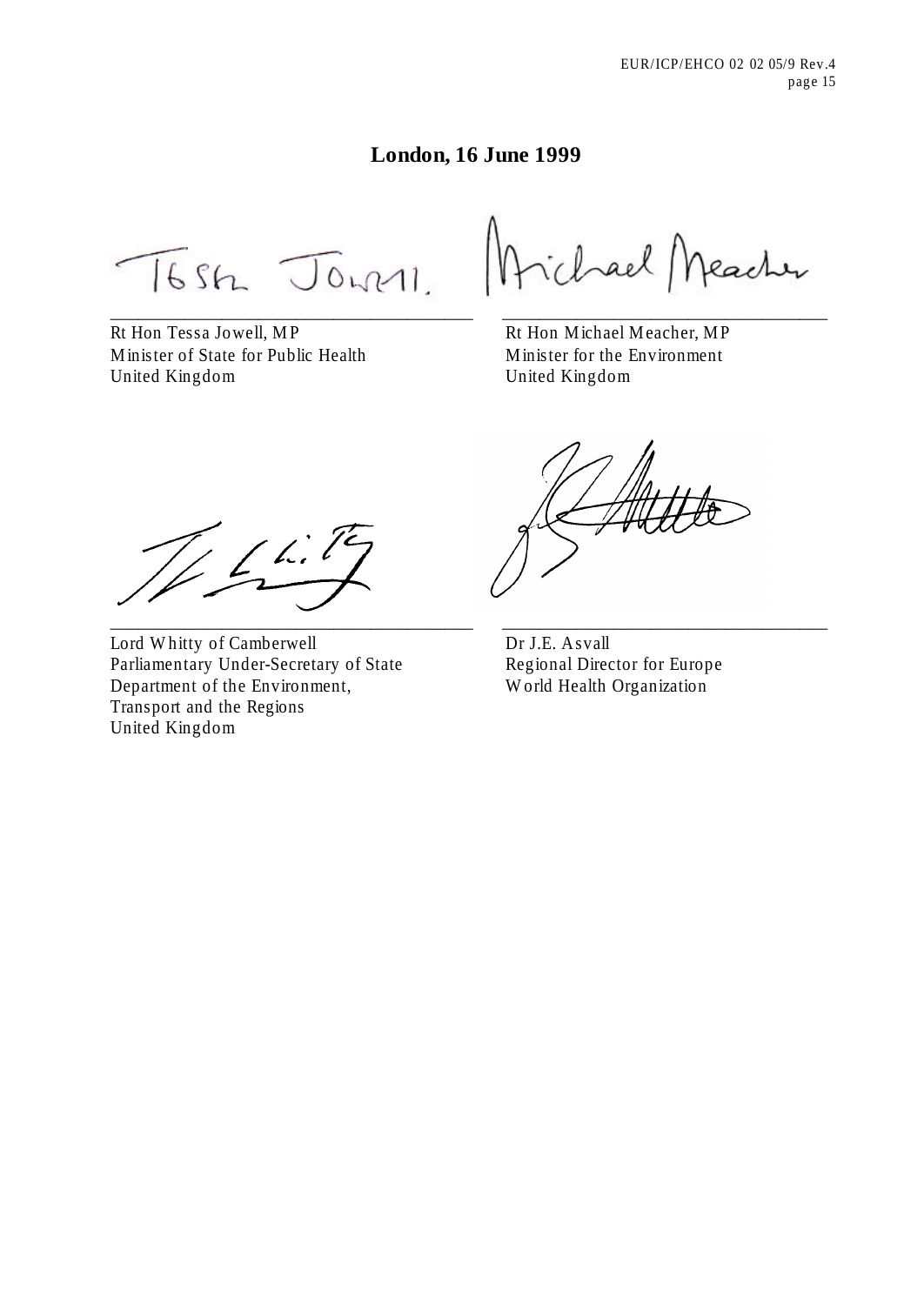### *Annex 1*

## EVIDENCE FOR THE LINKS BETWEEN TRANSPORT, ENVIRONMENT AND HEALTH<sup>2</sup> – KEY FACTS AND FIGURES

## **Transport accidents**

Current yearly numbers of road traffic accidents in the WHO European Region are still unacceptably high, with around 2 million accidents with injuries, 120 000 deaths and 2.5 million injured people.

One in every three road traffic deaths involves a person younger than 25 years.

Road accidents account for most fatal transport accidents, both in terms of absolute number of deaths and of deaths per kilometre travelled. For example, in 1995, in the European Union 44 000 people were killed in road accidents, while 936 people died in railway accidents. Death rates per thousand million kilometres travelled were about three times higher for road than for rail transport (11 and 3.4 fatalities per thousand million kilometres, respectively). Worldwide statistics on air safety report that in 1997 there were a total of 916 fatalities in air accidents involving scheduled flights, corresponding to 0.4 fatalities per thousand million kilometres of travel worldwide. As for lives lost at sea, worldwide statistics report a total of 690 fatalities in 1996.

Traffic accident mortality rates have been falling over the past decade across the Region, but there is still an almost ten-fold difference between the highest and lowest rates.

Vulnerable road users such as pedestrians and cyclists account for 30–35% of deaths. The severity of accidents among pedestrians is almost twice as high as that in car occupants.

## **Air pollution**

 $\overline{a}$ 

It is estimated that in European cities around 80 000 adult deaths a year are related to long-term exposure to traffic-related air pollution, using the proportion of ambient  $PM_{10}$  concentration due to traffic as an indicator.

Both short- and long-term WHO air quality guideline values are frequently and considerably exceeded in the European Region, in particular for ozone,  $NO<sub>2</sub>$  and particulate matter.

New evidence is emerging that children living near roads with heavy vehicle traffic have about a 50% higher risk of suffering from respiratory symptoms than children living in areas with low traffic.

Car occupants have a significantly higher level of exposure to engine emissions than people outside vehicles.

In 1998, the California Air Resources Board identified diesel exhaust as a "Toxic Air Contaminant" based on a review of animal and epidemiological studies, which strongly suggest a causal relationship between occupational diesel exhaust exposure and lung cancer. Already in 1989, the International Agency for

<sup>&</sup>lt;sup>2</sup> The evidence provided in Annex 1 is based on expertise brought together by WHO, in particular through the work of the scientific experts who prepared the summary substantiation paper and the book "Transport, environment and health", where a detailed discussion of the issues and literature references are presented. The summary substantiation paper and the book will be issued at the time of the Third Ministerial Conference on Environment and Health, and can be ordered from WHO. The summary substantiation paper can also be downloaded from the Internet at http://www.who.dk/london99.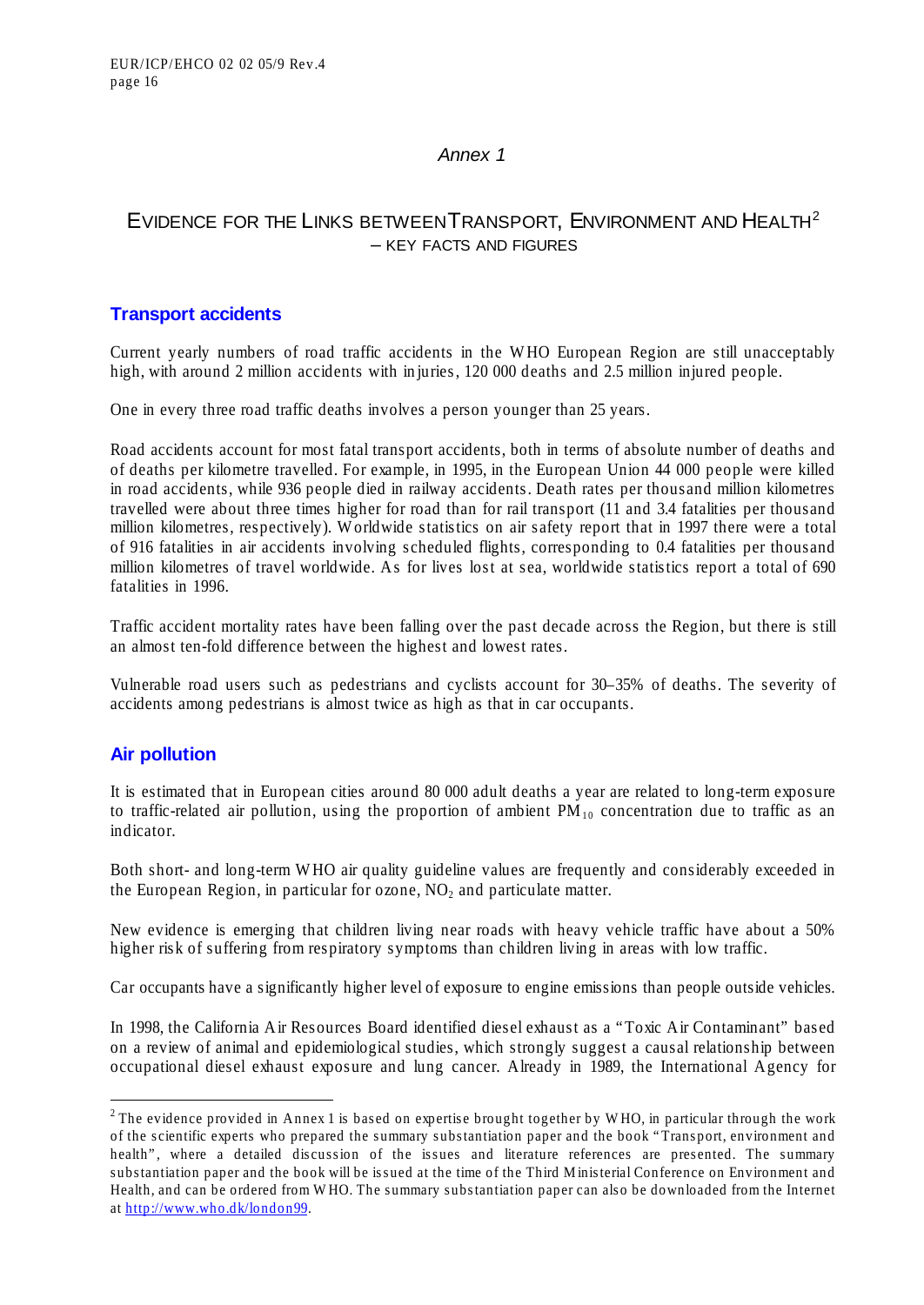Research on Cancer (IARC) had concluded that diesel engine exhaust is "probably carcinogenic to humans" (Group 2A), while gasoline engine exhaust was classified as "possibly carcinogenic to humans" (Group 2B).

## **Traffic noise**

Transport and in particular road traffic, is the main cause of human exposure to ambient noise.

The proportion of the population in the European Region exposed to high noise levels (equivalent to 65 dBLA $_{eq}$  over 24 hours) increased from 15% to 26% between 1980 and 1990.

About 65% of the European population is estimated to be exposed to noise levels leading to serious annoyance, speech interference and sleep disturbance  $(55-65 \text{ dBLA}_{eq} \text{ over } 24 \text{ hours}).$ 

Children chronically exposed to loud noise (e.g. in the proximity of airports) show impaired acquisition of reading skills, attention and problem-solving ability.

Noise can interfere with mental activities requiring attention, memory and the ability to deal with complex analytical problems. Adaptation strategies (tune out/ignore noise) and the efforts needed to maintain performance have been associated with high levels of stress hormones and blood pressure.

There is emerging evidence of an association between hypertension and ischaemic heart diseases and high levels of noise.

## **Physical activity**

Lack of physical activity is one of the major risk factors for coronary heart disease, which is the leading cause of mortality in Europe. On the other hand, walking and cycling as daily activities can promote health by providing physical activity, decreasing noise and air pollution.

The health benefits of regular physical activity can be summarized as:

- 50% reduction in the risk of developing coronary heart diseases (i.e. a similar effect to not smoking);
- 50% reduction in the risk of developing adult diabetes;
- 50% reduction in the risk of becoming obese;
- 30% reduction in the risk of developing hypertension;
- 10/8 mm Hg decline in blood pressure in hypertensive subjects (i.e. a similar effect to that obtained from antihypertensive drugs).

Other effects include reduced osteoporosis, relief of symptoms of depression and anxiety, and the prevention of falls in the elderly.

A total of 30 minutes' brisk walking or cycling on most days of the week, even if carried out in 10–15 minute episodes, is effective in providing these health benefits.

The average trip by walking in Europe is about 1.5 km and the average cycling trip is about 3.5 km, each taking about 15 minutes to make: two such trips each day would be enough to provide the recommended "daily dose" of physical activity.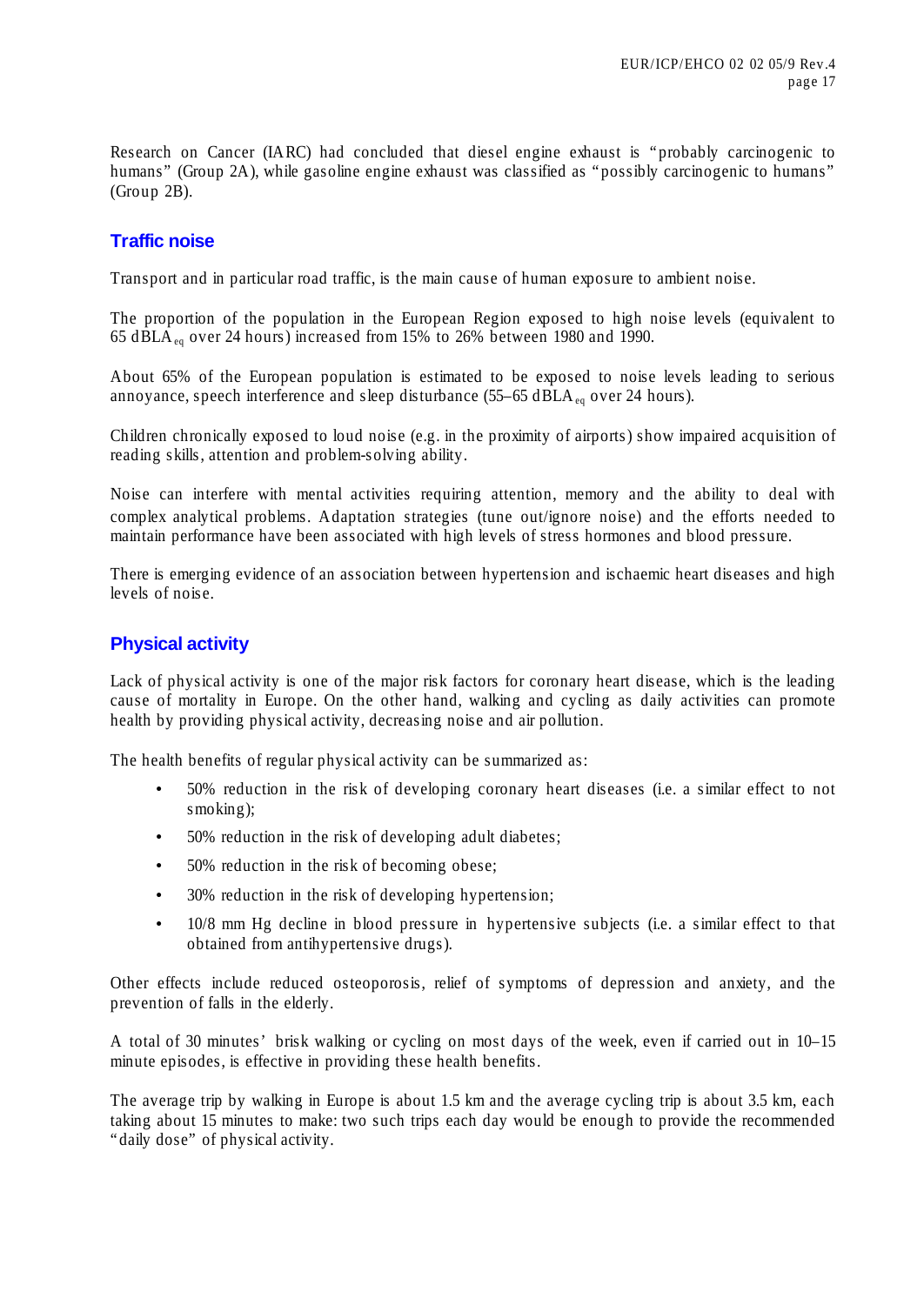## **Psychosocial effects**

Certain patterns of transport have a broad range of effects on mental health, including risk-taking and aggressive behaviours, depression and post-traumatic psychological effects of accidents.

High levels of traffic can cause social isolation and limit interpersonal networks of support, factors which have been found to be associated with higher mortality and morbidity in the elderly.

Children who have the opportunity of playing unhindered by street traffic and without the presence of adults have been found to have twice as many social contacts with playmates in the immediate neighbourhood as those who could not leave their residence unaccompanied by adults due to heavy traffic.

The fear of accidents is reported by parents as being the main reason for taking children to school by car. This hinders the development of children's independence and reduces their opportunities for social contact. It also has an influence on children's attitudes towards car use and personal mobility in adulthood.

The lack of physical activity, including walking and cycling, is associated with mental ill health, including depression.

#### **Water and soil pollution**

Transport accidents with dangerous goods can lead to localized environment and health risks from contamination of air, water and soil.

Transport infrastructures, heavy metals from vehicle exhaust and de-icing substances, vehicle waste (e.g. old cars, tires, batteries), fuel spillages, as well as tire and road abrasion, can cause contamination of soil and groundwater, which may affect the quality of drinking-water and of agricultural products.

Sewage released from ships can cause microbiological contamination of water and shellfish. Release of ballast water (i.e. water which fills empty oil tanks) leads to contamination of water by hydrocarbons*.*

#### **Groups at higher risk**

The impacts of transport on health fall disproportionately on certain groups of the population. Some are more vulnerable to traffic risks, due to old or young age, to illness or disability. Others use modes of transport associated with greater risks (e.g. motorcycles). Some are more exposed because the areas they live, work or move in have higher levels of pollutants and noise (e.g. due to the intensifying effect of specific geographical and topographical conditions and settlement characteristics) or other risks, or restrict cycling and walking. Many disbenefits of transport can accumulate in the same communities, often those that already have the poorest socioeconomic and health status.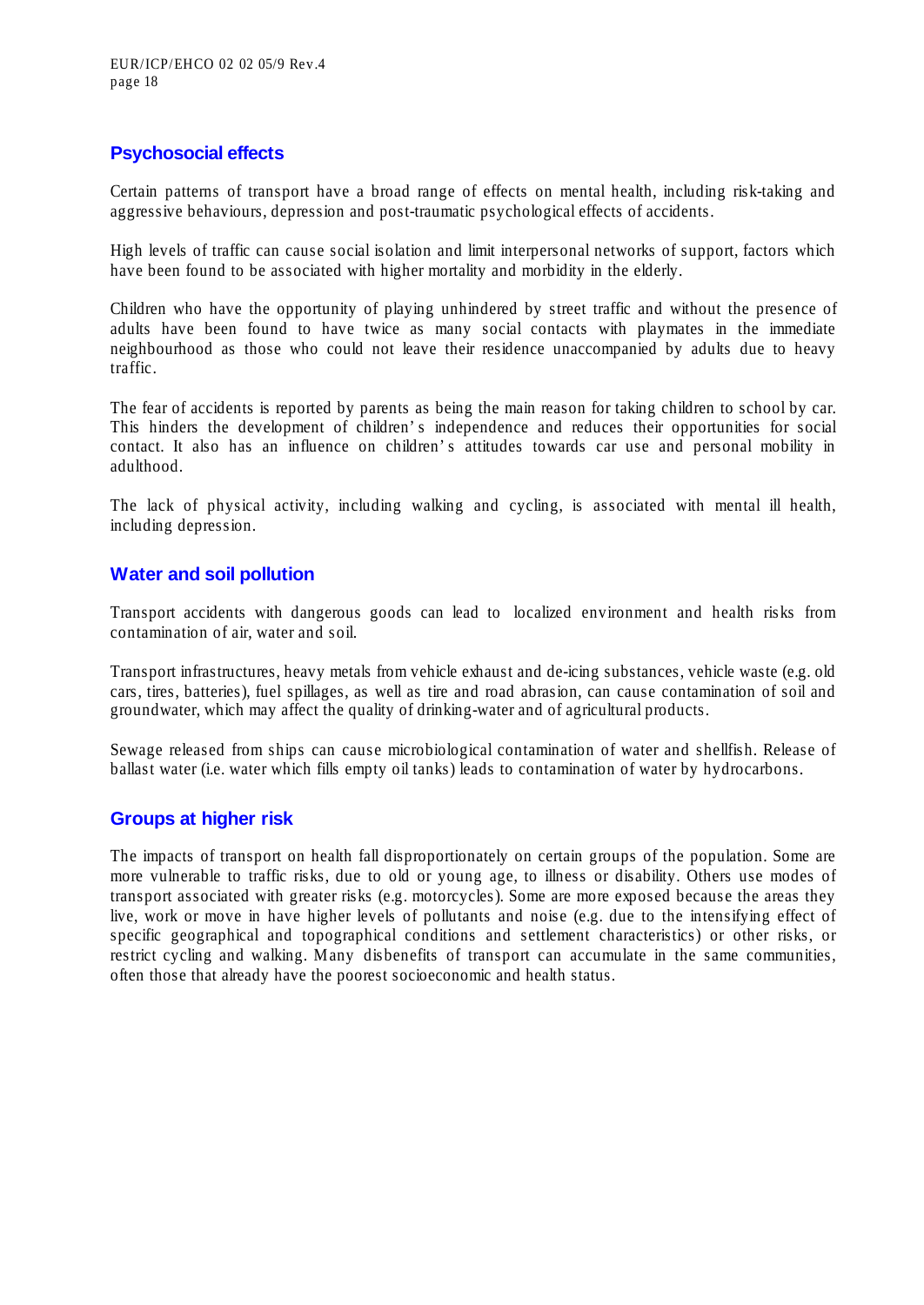#### *Annex 2*

## RELEVANT INTERNATIONAL ACTIONS – STATUS AS OF MARCH 1999

*(Note: This Annex is not a complete inventory of all international actions developed in the fields of Transport, Environment and Health. It has been developed as a "living document", open to further improvements. It is meant solely to provide readers of the Charter on Transport, Environment and Health with a list of identified relevant references.)*

## **Legally binding documents** <sup>3</sup>

## *United Nations Economic Commission for Europe (UN/ECE)*

### *Air pollution*

The 1979 Convention on Long-range Transboundary Air Pollution and its Protocols, and:

- the 1984 Protocol on the Long-term Financing of the Cooperative Programme for Monitoring and Evaluation of Long-range Transboundary Air Pollution
- the 1988 Protocol on the Control of Emissions of Nitrogen Oxides or their Transboundary Fluxes
- − the 1991 Protocol on the Control of Emissions of Volatile Organic Compounds or their Transboundary Fluxes
- the 1994 Protocol on Further Reduction of Sulphur Emissions
- the 1998 Protocol on Heavy Metals
- − the 1998 Protocol on Persistent Organic Pollutants

#### *Environmental impact assessment*

The 1991 Convention on Environmental Impact Assessment in a Transboundary Context (Espoo Convention)

## *Public information and participation*

The 1998 Convention on Access to Information, Public Participation in Decision-making and Access to Justice in Environmental Matters (Århus Convention)

#### *Transport of dangerous goods*

 $\overline{a}$ 

The European Agreement concerning the International Carriage of Dangerous Goods by Road (ADR), of 30 September 1957

Protocol amending Article 1 (a), Article 14 (1) and Article 14 (3) of the European Agreement of 30 September 1957 concerning the International Carriage of Dangerous Goods by Road (ADR), of 28 October 1993

Convention on Civil Liability for Damage caused during Carriage of Dangerous Goods by Road, Rail and Inland Navigation Vessels (CRTD), of 10 October 1989

 $3$  Turkey has a reservation on the Conventions and Agreements to which it is not a signatory party.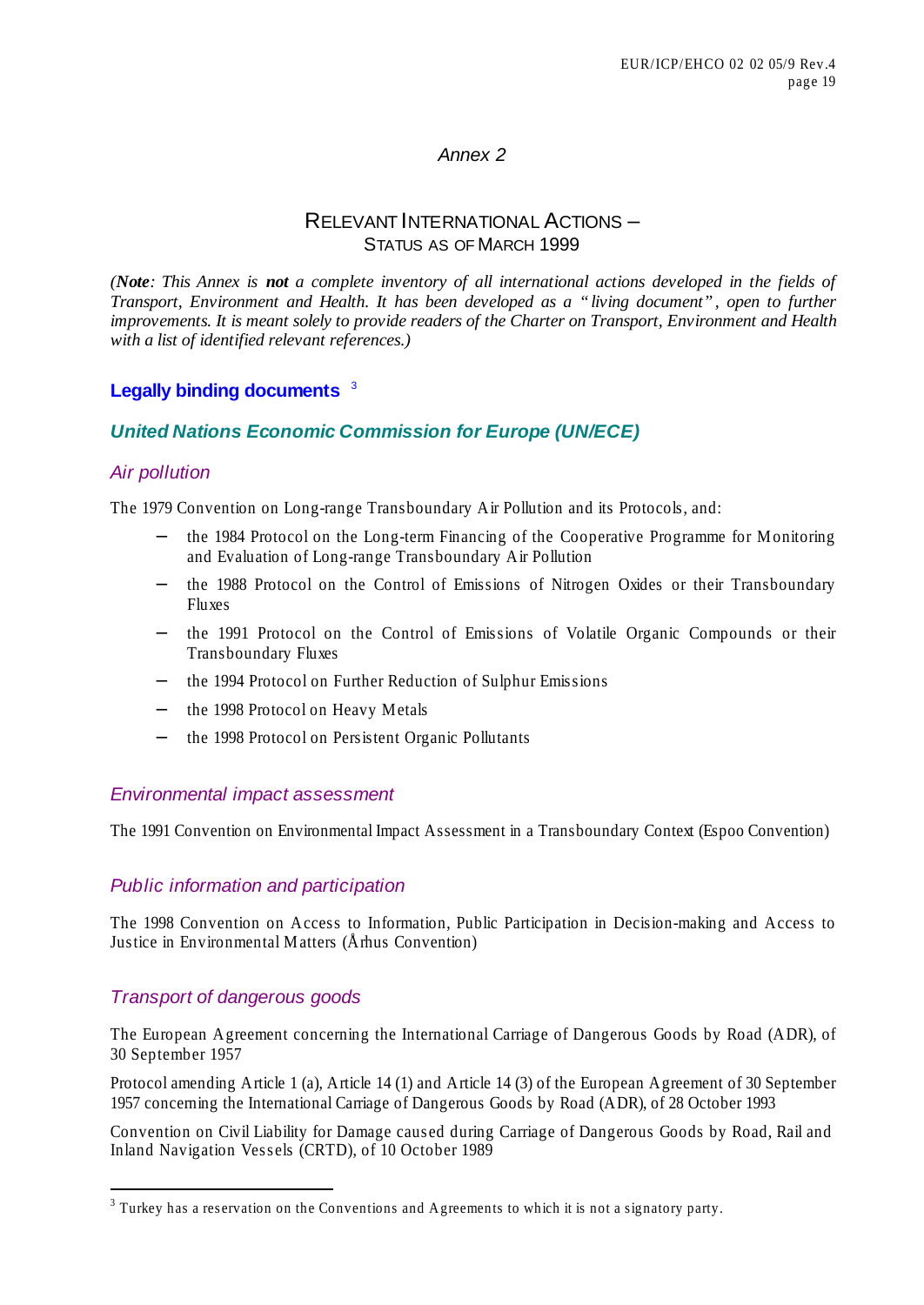## *Transport of perishable foodstuffs*

Agreement on the International Carriage of Perishable Foodstuffs and on the Special Equipment to be Used for such Carriage (ATP), of 1 September 1970

## *Road traffic and road signs and signals*

Convention on Road Traffic, of 19 September 1949

Convention on Road Traffic, of 8 November 1968

Protocol on Road Signs and Signals, of 19 September 1949

Convention on Road Signs and Signals, of 8 November 1968

European Agreement supplementing the Convention on Road Traffic (1968), of 1 May 1971

European Agreement supplementing the Convention on Road Signs and Signals (1968), of 1 May 1971

European Agreement on the application of Article 23 of the Convention on Road Traffic (1949) concerning the dimensions and weights of vehicles permitted to travel on certain roads of the contracting parties, of 16 September 1950

European Agreement supplementing the Convention on Road Traffic (1949) and the Protocol on Road Signs and Signals (1949), of 16 September 1950

European Agreement on Road Markings, of 13 December 1957

Protocol on Road Markings, additional to the European Agreement supplementing the Convention on Road Signs and Signals, of 1 March 1973

Agreement on Minimum Requirements for the Issue and Validity of Driving Permits (APC), of 1 April 1975

## *Road vehicles*

Agreement concerning the Adoption of Uniform Technical Prescriptions of Wheeled Vehicles, Equipment and Parts which can be fitted and/or be used on Wheeled Vehicles and the Conditions for Reciprocal Recognition of Approvals granted on the basis of these Prescriptions, of 20 March 1958. This includes the relevant technical regulations listed in the Agreement

Agreement concerning the Adoption of Uniform Conditions for Periodical Technical Inspection of Wheeled Vehicles and the Reciprocal Recognition of such Inspections, of 1997

Agreement concerning the Establishing of Global Technical Regulations for Wheeled Vehicles, Equipment and Parts which can be fitted and/or be used on Wheeled Vehicles

## *Transport infrastructures*

Declaration on the construction of main international traffic arteries, of 16 September 1950

European Agreement on Main International Traffic Arteries (AGR), of 15 November 1975

European Agreement on Main International Railway Lines (AGC), of 31 May 1985

European Agreement on Important International Combined Transport Lines and Related Installations (AGTC), of 1 February 1991

Protocol on Combined Transport on Inland Waterways to the European Agreement on Important International Combined Transport Lines and Related Installations (AGTC) of 1991, of 1997

European Agreement on Main Inland Waterways of International Importance (AGN), of 19 January 1996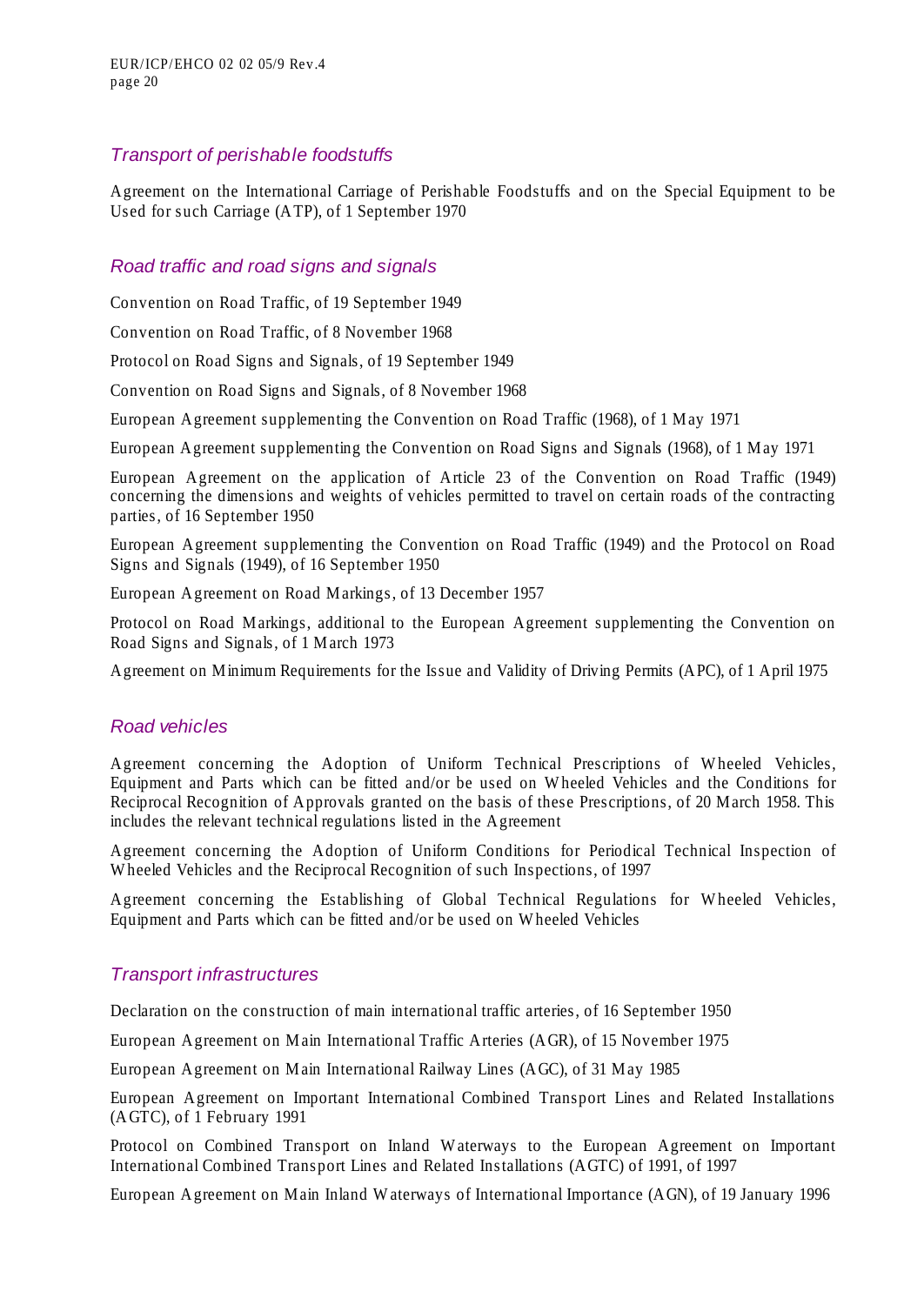### *Working conditions*

European Agreement concerning the Work of Crews of Vehicles engaged in International Road Transport (AETR), of 1 July 1970

## *Taxation*

Convention on the Taxation of Road Vehicles for Private Use in International Traffic, of 18 May 1956

Convention on the Taxation of Road Vehicles engaged in International Passenger Transport, of 14 December 1956

Convention on the Taxation of Road Vehicles Engaged in International Goods Transport, of 14 December 1956

## *Private law*

Convention on the Contract for the International Carriage of Goods by Road (CMR), of 19 May 1956

Protocol to the Convention on the Contract for the International Carriage of Goods by Road (CMR), of 5 July 1978

Convention on the Contract for the International Carriage of Passengers and Luggage by Road (CVR), of 1 March 1973

Protocol to the Convention on the Contract for the International Carriage of Passengers and Luggage by Road (CVR), of 5 July 1978

## *Economic regulations*

General Agreement on Economic Regulations for International Road Transport, of 17 May 1954

## *Inland navigation*

Convention relating to the Unification of Certain Rules concerning Collisions in Inland Navigation, of 15 March 1960

Convention on the Registration of Inland Navigation Vessels, of 25 January 1965

Convention on the Measurement of Inland Navigation Vessels, of 15 February 1966

Convention relating to the Limitation of Liability of Owners of Inland Navigation Vessels (CLN), of 1 March 1973

Protocol to the Convention relating to the Limitation of the Liability of Owners of Inland Navigation Vessels (CLN), of 5 July 1978

Convention on the Contract for the International Carriage of Passengers and Luggage by Inland Waterways (CVN), of 6 February 1976

Protocol to the Convention on the Contract for the International Carriage of Passengers and Luggage by Inland Waterways (CVN), of 5 July 1978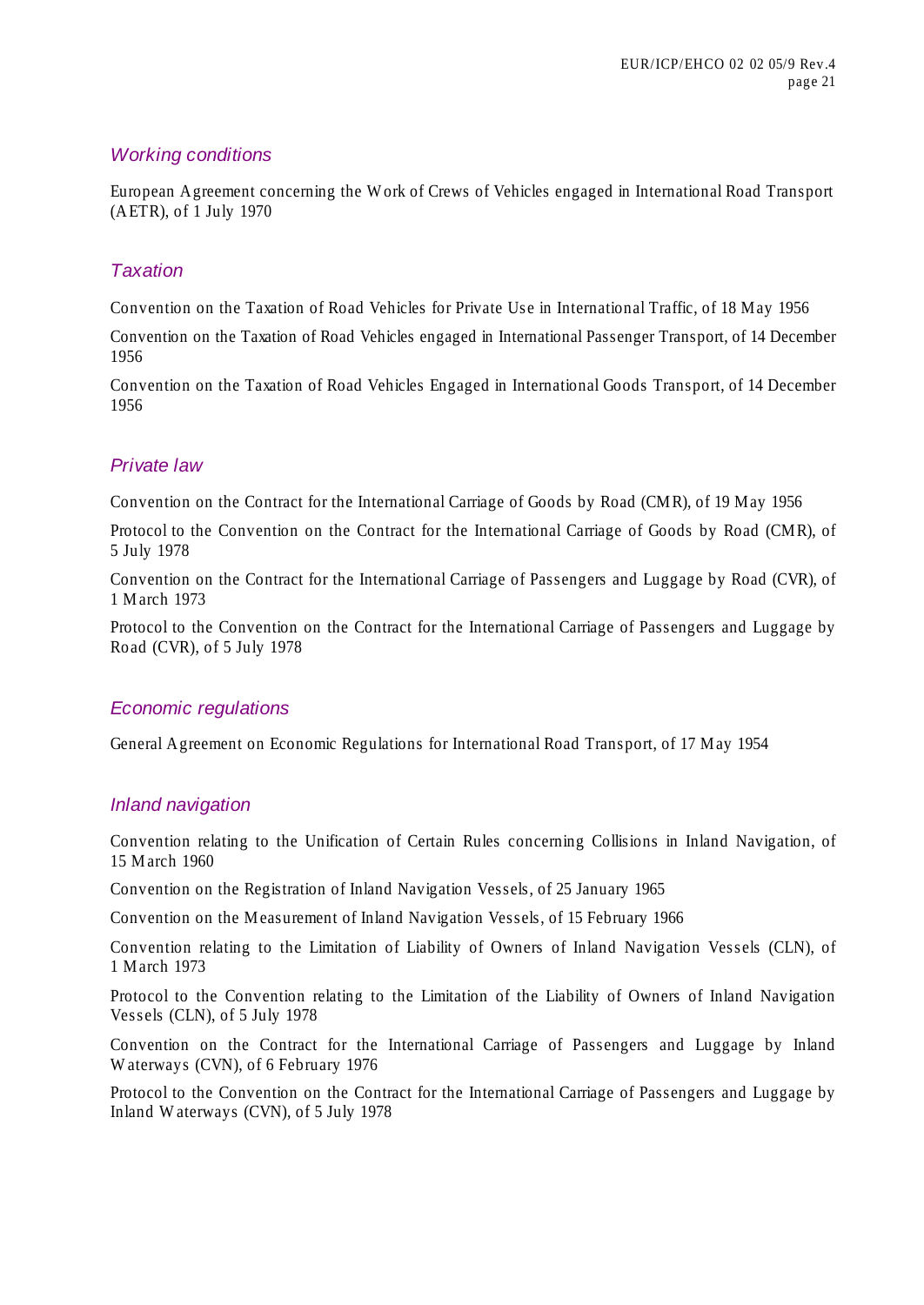## *Water protection*

Convention on the Protection and Use of Transboundary Watercourses and International Lakes, of 17 March 1992 (Helsinki)

## *Rail transportation*

Convention Concerning International Carriage by Rail (COTIF), 9 May 1980 (Berne), including:

- Uniform Rules concerning the Contract for International Carriage of Passengers and Luggage by Rail (CIV)
- − Uniform Rules concerning the Contract for International Carriage of Goods by Rail (CIM)
- − Regulations concerning the International Carriage of Dangerous Goods by Rail (RID)

## *United Nations (UN)*

#### *Climate change*

Framework Convention on Climate Change, of 9 May 1992 (New York) Kyoto Protocol to the Framework Convention on Climate Change, of 11 December 1997

## *United Nations Environmental Programme (UNEP)*

## *Protection of the ozone layer*

Vienna Convention for the Protection of the Ozone Layer, of 22 March 1985

Montreal Protocol on Substances that Deplete the Ozone Layer, of 16 September 1987 and adjustments adopted in London (1990), Copenhagen (1992), Vienna (1995) and Montreal (1997)

## *Transboundary movements of hazardous wastes and chemicals*

Basel Convention on the Control of Transboundary Movements of Hazardous Wastes and their Disposal, of 22 March 1989

Convention on the Prior Informed Consent Procedure for Certain Hazardous Chemicals and Pesticides in International Trade (PIC Convention), 1998 (Rotterdam)

## *European Union (EU)*

#### *Environmental impact assessment*

Council Directive 85/337/EEC of 27 June 1985 on the assessment of the effects of certain public and private projects on the environment

Council Directive 97/11/EC of 3 March 1997 amending Directive 85/337/EEC on the assessment of the effects of certain public and private projects on the environment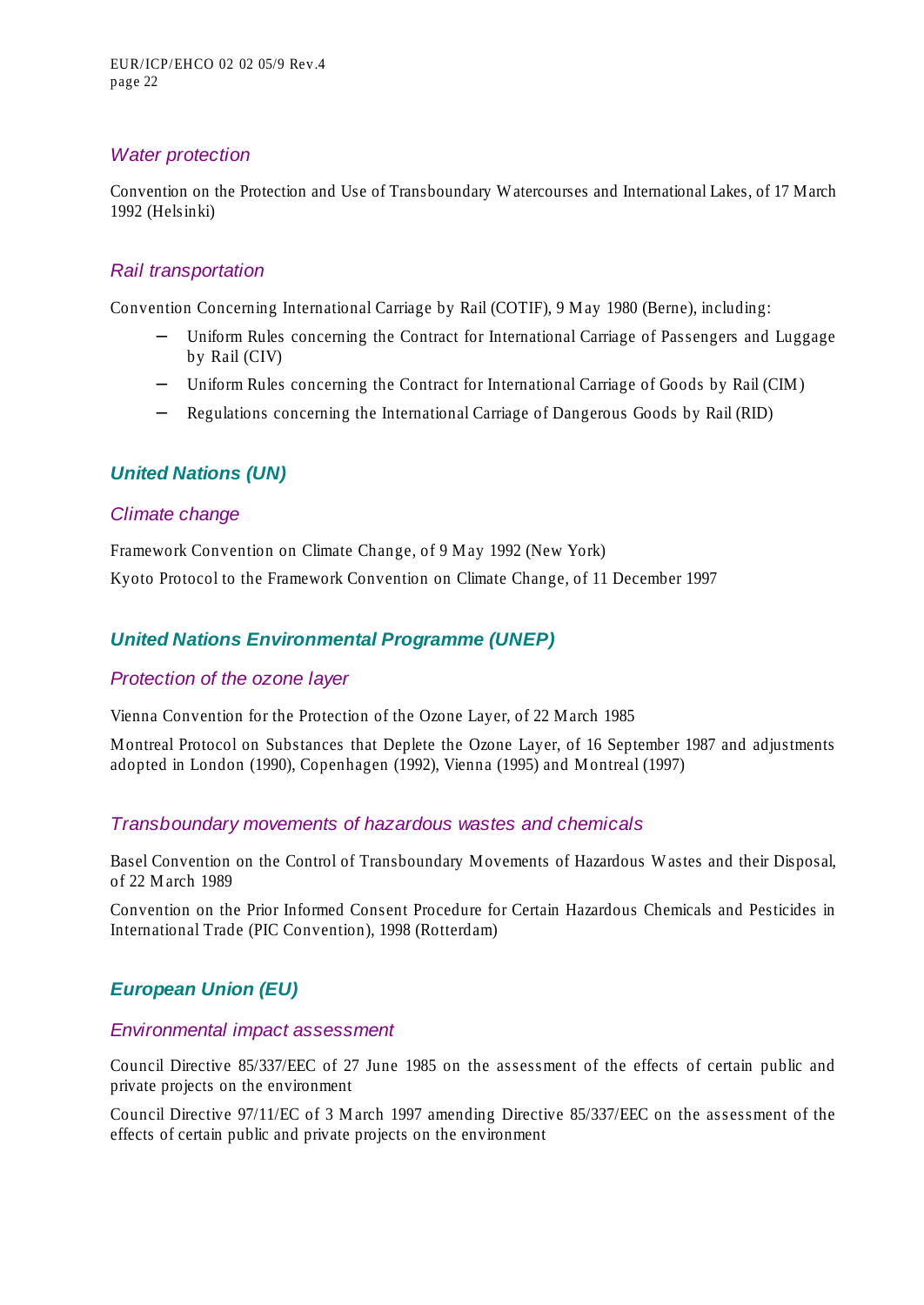## *Road safety*

Directive 70/156/EEC of 6 February 1970 on the approximation of the laws of the Member States relating to type-approval of motor vehicles and their trailers, as amended

Directive 71/320/EEC of 26 July 1971 on the approximation of the laws of the Member States relating to the braking devices of certain categories of motor vehicles and of their trailers, as amended

Directive 74/408/EEC relating to the interior fittings of motor vehicles (strengths of seats and of their anchorages), as amended

Directive 76/115/EEC relating to anchorages for motor vehicle safety belts, as amended

Directive 77/541/EEC relating to safety belts and restraint systems for motor vehicles, as amended

Council Regulation 3820/85/EEC of 20 December 1985 on the harmonisation of certain social legislation relating to road transport

Council Regulation 3821/85/EEC of 20 December 1985 on recording equipment in road transport

Directive 89/459/EEC of 18 July 1989 on the approximation of the laws of the Member States relating to the tread depth of tyres of certain categories of motor vehicles and their trailers, as amended

Directive 91/671/EEC on the approximation of laws relating to compulsory use of safety belts in vehicles of less than 3.5 tonnes

Directive 92/6/EEC on the installation and use of speed limitation devices

Directive 96/53/EC of 25 July 1996 laying down for certain vehicles circulating within the Community the maximum authorized dimensions in national and international traffic and the maximum authorized weights in international traffic

Directive 96/96/EC of 20 December 1996 on the approximation of the laws of the Member States relating to roadworthiness tests for motor vehicles and their trailers

#### *Driving licences*

Council Directive 76/914/EEC of 16 December 1976 on the minimum level of training for some road transport drivers

Council Directive 91/439/EEC of 29 July 1991 on driving licences, amended by:

Council Directive 94/72/EC of 19 December 1994

Council Directive 96/47/EC of 23 July 1996

Council Directive 97/26/EC of 2 June 1997

#### *Air quality*

Directive 70/220/EEC on measures to be taken against air pollution by gases from positive ignition engines of motor vehicles, as amended, including:

Directive 74/209/EEC; Directive 77/102/EEC; Directive 78/665/EEC; Directive 83/351/EEC; Directive 88/76/EEC; Directive 88/609/EEC; Directive 89/458/EEC; Directive 91/441/EEC (the "Consolidated Directive"); Directive 94/12/EC; Directive 96/69/EC; Directive 98/69/EC

Directive 72/306/EEC on measures to be taken against emissions of pollutants from diesel engines for use in motor vehicles, as amended

Directive 75/716/EEC on the approximation of the laws of the Member States on the sulphur content of certain liquid fuels, as amended by Directive 87/219/EEC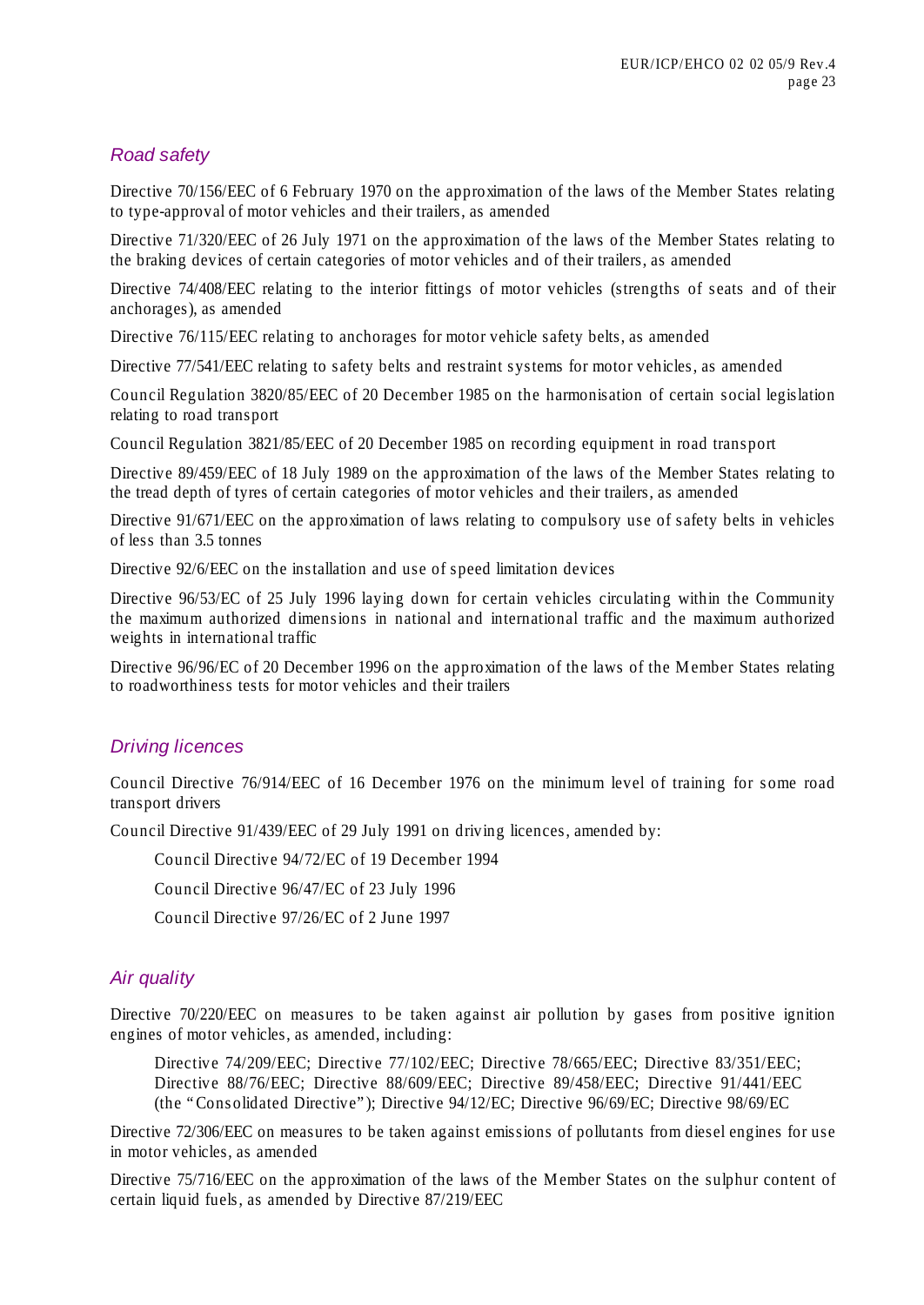Directive 78/611/EEC on the lead content of petrol

Directive 80/779/EEC on air quality limit values and guide values for sulphur dioxide and suspended particulates

Directive 82/884/EEC on limit values for lead in the air

Directive 85/203/EEC on air quality standards for nitrogen dioxide

Directive 85/210/EEC on the approximation of the Member States' legislation on the lead content of petrol, and the introduction of lead-free petrol

Directive 85/536/EEC of 5 December 1985 on crude-oil savings through the use of substitute fuel components in petrol, as amended

Directive 88/77/EEC on the approximation of the laws of the Member States relating to the measures to be taken against the emissions of gaseous pollutants from diesel engines for use in vehicles, as amended by Directive 91/542/EEC

Directive 89/427/EEC on limit values and guide values of air quality for sulphur dioxide and suspended particulates

Directive 92/55/EC on inspection and maintenance

Directive 92/72/EEC on air pollution by ozone

Directive 93/12/EEC on the quality of petrol and diesel fuels, as amended by Directive 98/70/EC

Directive 94/63/EC of 20 December 1994 on the control of volatile organic compound (VOC) emissions resulting from the storage of petrol and its distribution from terminals to service stations

Directive 96/62/EC of 27 September 1996 on ambient air quality assessment and management (Air quality framework directive), with its daughter directives

Council Decision 97/101/EC of 27 January 1997 establishing a reciprocal exchange of information and data from networks and individual stations measuring ambient air pollution within the Member States

#### *Noise*

Directive 70/157/EEC of 6 February 1970 on the approximation of the laws of the Member States regarding permissible sound levels and exhaust systems of motor vehicles, as amended by Directive 84/424/EEC

Directive 78/1015/EEC of 23 November 1978 on the approximation of the laws of the Member States regarding permissible sound levels and exhaust systems of motor-cycles, as amended by Directive 89/235/EEC; Directive 92/97/EEC

Directive 80/51/EEC of 20 December 1979 on the approximation of the laws of the Member States regarding permissible sound levels of subsonic airplanes

Directive 89/629/EEC of 4 December 1989 regarding permissible sound levels of subsonic airplanes for civil aviation

Directive 92/14/EEC of 2 March 1992 regarding limitations to the exploitation of airplanes, relevant to Annex 16 of the Convention on International Civil Aviation, volume 1, second part, chapter 2, second edition (1988), as amended by Directive 98/20/EC of 30 March 1998

Directive 96/20/EC of 27 March 1996 to adapt in the light of technical progress Directive 70/157/EEC of 6 February 1970 on the approximation of the laws of the Member States regarding permissible sound levels and exhaust systems of motor vehicles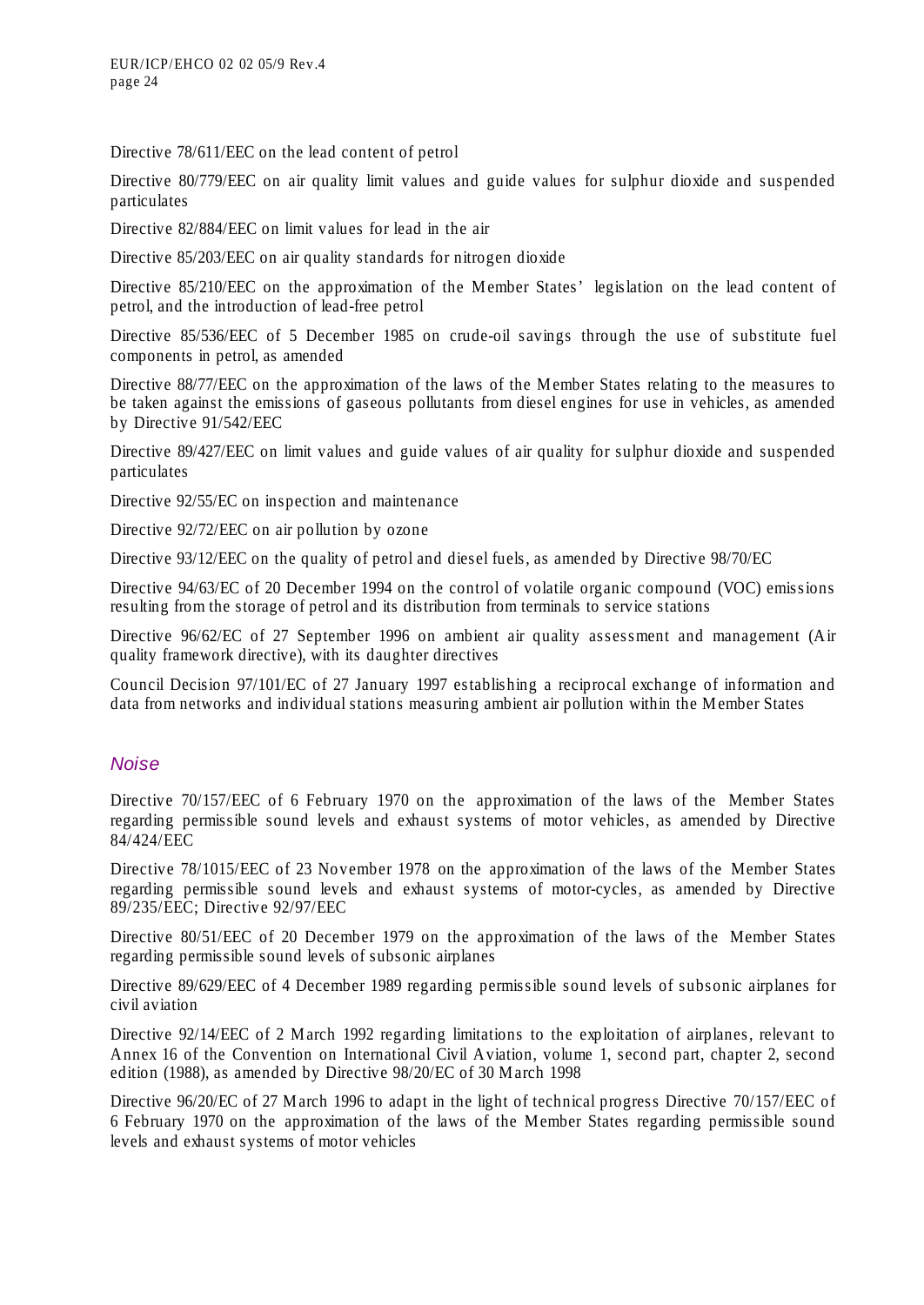#### *Two- or three-wheel motor vehicles*

Directive 97/24/EC of 17 June 1997 on certain components and characteristics of two- or three-wheel motor vehicles

#### *Inland waterways*

Directive 76/135/EEC of 20 January 1976 on reciprocal recognition of navigability licences for inland waterway vessels

Directive 82/714/EEC of 4 October 1982 laying down technical requirements for inland waterway vessels

#### *Maritime safety and protection of the marine environment*

Directive 79/115/EEC of 21 December 1978 concerning pilotage of vessels by deep-sea pilots in the North Sea and English Channel

Regulation (EEC) No. 613/91 of 4 March 1991 on the transfer of ships from one register to another within the Community, as amended by Commission Regulation (EEC) No. 2158/93

Council Decision 92/143/EEC of 25 February 1992 concerning radio navigation systems for Europe

Directive 93/75/EEC of 13 September 1993 concerning minimum requirements for vessels bound for or leaving Community ports and carrying dangerous or polluting goods, as amended by Directive 96/39/EC of 19 June 1996; Directive 97/34/EC of 6 June 1997; Directive 98/55/EC of 17 July 1998; Directive 98/74/EC of 1 October 1998

List of competent authorities designated by Member States to which the information and notifications provided for in Council Directive 93/75/EEC of 13 September 1993 concerning minimum requirements for vessels bound for or leaving Community ports and carrying dangerous or polluting goods, shall be addressed (OJ No. C 65 of 1 March 1997, p.3, and modification of the list in OJ No. C 150 of 16 May 1998, p.3)

Council Regulation (EC) No. 2978/94 of 21 November 1994 on the implementation of IMO resolution A.747(18) on the application of tonnage measurement of ballast spaces in segregated ballast oil tankers

Directive 94/57/EC of 22 November 1994 on common rules and standards for ship inspection and survey organizations and for the relevant activities of maritime administrations, as amended by Commission Directive 97/58 of 26 September 1997

Commission Decision 96/587/EC of 30 September 1996 on the publication of the list of recognized organizations which have been notified by Member States in accordance with Directive 94/57/EC, as amended by Commission Decision 98/403/EC of 12 June 1998

Commission Decision of 22 April 1998 on the recognition of the Hellenic Register of Shipping in accordance with Council Directive 94/57/EC

Directive 94/58/EC of 22 November 1994 on the minimum level of training of seafarers, as amended by Directive 98/35/EC of 25 May 1998

Directive 95/21/EC of 19 June 1995 concerning the enforcement, in respect of shipping using Community ports and sailing in the waters under the jurisdiction of the Member States, of international standards for ship safety, pollution prevention and shipboard living and working conditions (port State control), as amended by Directive 98/25/EC of 27 April 1998; Directive 98/42/EC of 19 June 1998

Directive 96/40/EC of 25 June 1996 establishing a common model for an identity card for inspectors carrying out port State control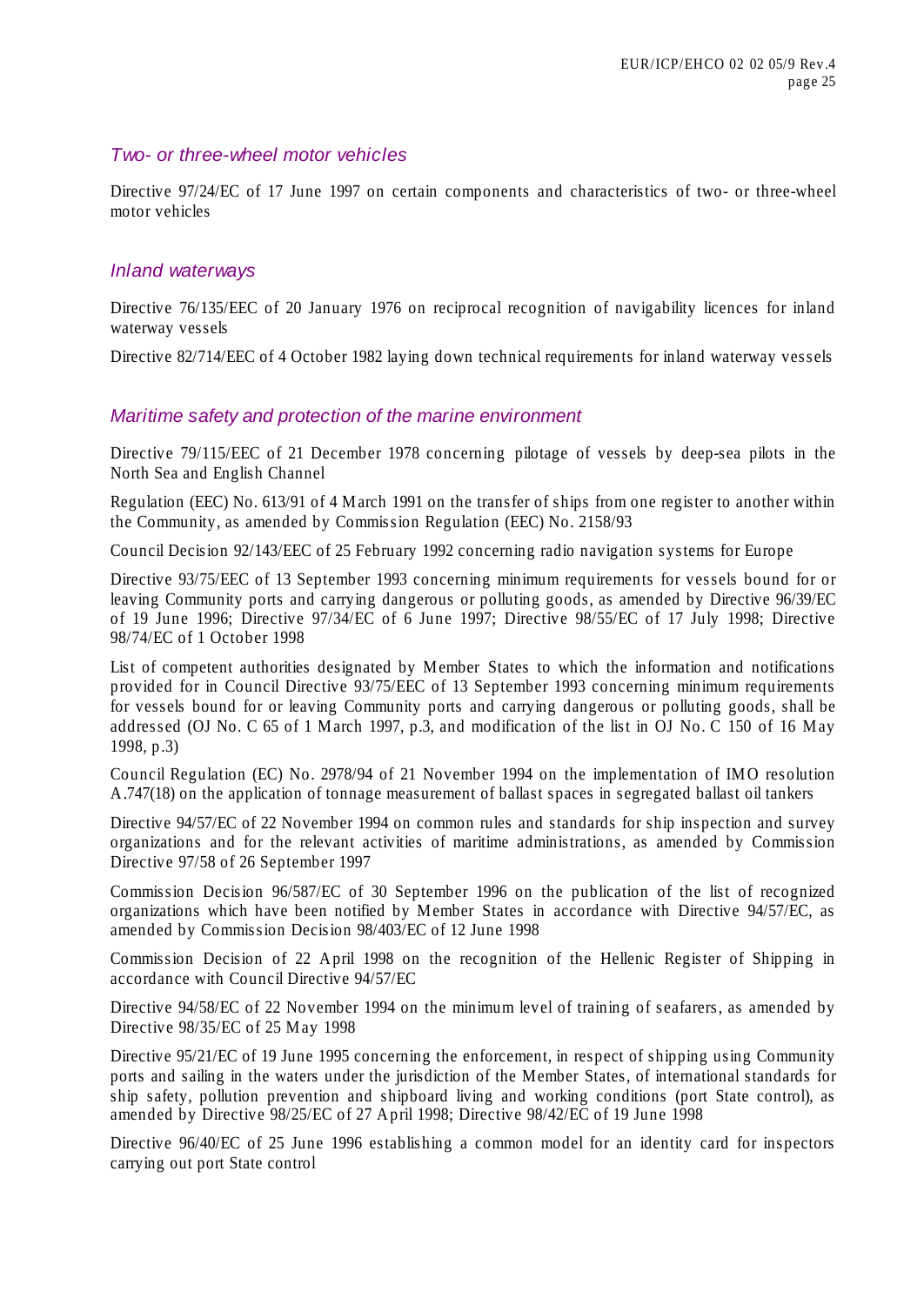Council Regulation (EC) No. 3051/95 of 8 December 1995 on the safety management of roll-on/roll-off passenger ferries (ro-ro ferries), as amended by Commission Regulation (EC) No. 179/98 of 23 January 1998

Directive 96/98/EC of 20 December 1996 on marine equipment, as amended by Directive 98/85/EC of 11 November 1998

Directive 97/70/EC of 11 December 1997 setting up a harmonised safety regime for fishing vessels of 24 metres in length and over

Directive 98/18/EC of 17 March 1998 on safety rules and standards for passenger ships

Directive 98/41/EC of 18 June 1998 on the registration of persons on board passenger ships

## *International Civil Aviation Organization (ICAO/OACI)*

Convention on International Civil Aviation, signed at Chicago on 7 December 1944, and relevant protocols and agreements, and in particular its Annex 16 on Environmental protection

## *International Maritime Organization (IMO)*

### *Maritime safety*

International Convention for the Safety of Life at Sea (SOLAS), 1960 and 1974

International Convention on Load Lines (LL), 1966

Special Trade Passenger Ships Agreement (STP), 1971

International Regulations for Preventing Collisions at Sea (COLREG), 1972

International Convention for Safe Containers (CSC), 1972

Convention on the International Maritime Satellite Organization (INMARSAT), 1976

The Torremolinos International Convention for the Safety of Fishing Vessels (SFV), 1977

International Convention on Standards of Training, Certification and Watchkeeping for Seafarers (STCW), 1978

International Convention on Maritime Search and Rescue (SAR), 1979

International Convention on Standards of Training, Certification and Watchkeeping for Fishing Vessel Personnel (STCW-F), 1995

## *Marine pollution*

International Convention for the Prevention of Pollution of the Sea by Oil (OILPOL), 1954 (replaced by the MARPOL Convention)

Convention on the Prevention of Marine Pollution by Dumping of Wastes and Other Matter (LDC), 1972

International Convention for the Prevention of Pollution from Ships, 1973, as modified by the Protocol of 1978 relating thereto (MARPOL 73/78)

International Convention Relating to Intervention on the High Seas in Cases of Oil Pollution Casualties (INTERVENTION), 1969

International Convention on Oil Pollution Preparedness, Response and Co-operation (OPRC), 1990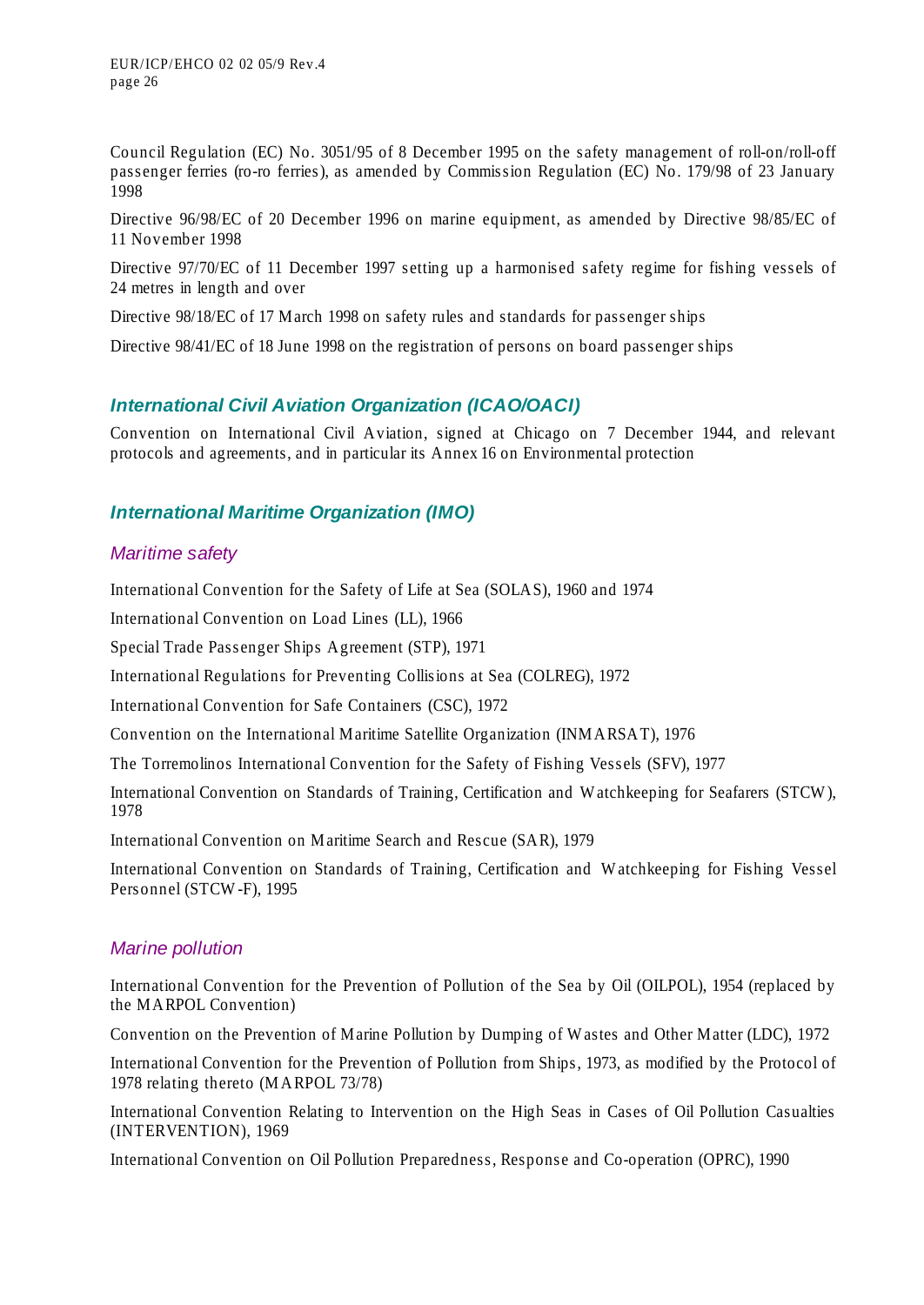## *Liability and compensation*

International Convention on Civil Liability for Oil Pollution Damage (CLC), 1969

International Convention on the Establishment of an International Fund for Compensation for Oil Pollution Damage (FUND), 1971

Convention relating to Civil Liability in the Field of Maritime Carriage of Nuclear Materials (NUCLEAR), 1971

Athens Convention relating to the Carriage of Passengers and their Luggage by Sea (PAL), 1974

Convention on Limitation of Liability for Maritime Claims (LLMC), 1976

International Convention on Liability and Compensation for Damage in connection with the Carriage of Hazardous and Noxious Substances by Sea (HNS), 1996

## *Other subjects*

Convention on Facilitation of International Maritime Traffic (FAL), 1965

International Convention on Tonnage Measurement of Ships (TONNAGE), 1969

Convention for the Suppression of Unlawful Acts against the Safety of Maritime Navigation (SUA), 1988

Protocol for the Suppression of Unlawful Acts against the Safety of Fixed Platforms Located on the Continental Shelf (SUAPROT), 1988

International Convention on Salvage (SALVAGE), 1989

## **Not legally binding documents**

## *World Health Organization (WHO)*

European Charter on Environment and Health (1989) Helsinki Declaration on Environment and Health (1994) Environmental Health Action Plan for Europe (1994) HEALTH21 – Health for All Policy Framework for the European Region for the 21st Century (1998) Air Quality Guidelines (1998) Guidelines for drinking-water quality (1993) Community noise guidelines (forthcoming) Guidelines for safe recreational water environments (forthcoming) The Athens Declaration for Healthy Cities (1998) Resolution on Healthy Cities – Strengthening action for health for all at local and city levels in the European Region of WHO (EUR/RC48/R3)

## *European Union (EU)*

Communication from the Commission: "The future development of the common transport policy  $- A$  global approach to the construction of a Community framework for sustainable mobility", Supplement 3/93 to the Bulletin of the European Communities, drawn up on the basis of COM(1992) 494 final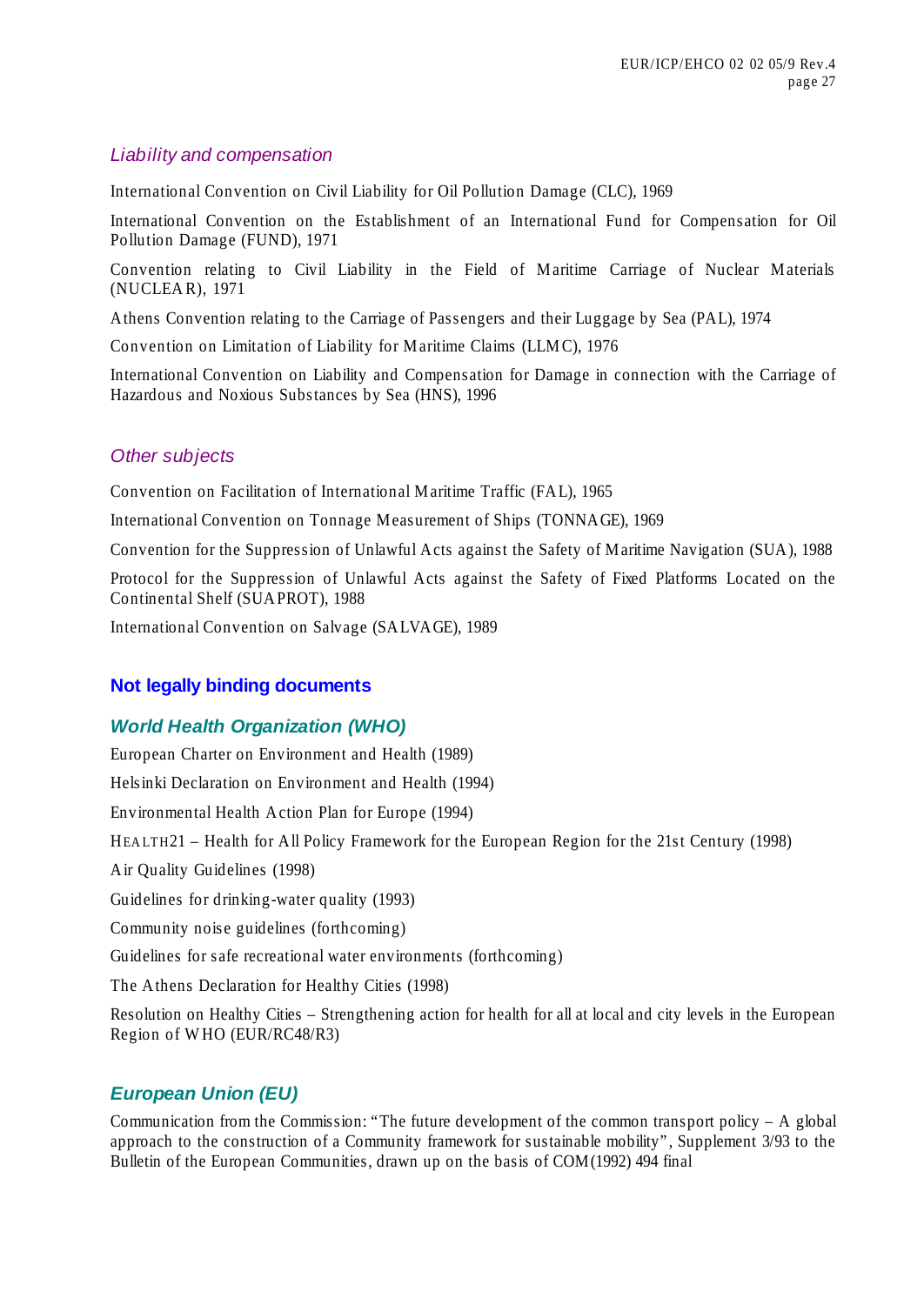"Towards sustainability – A European Community programme of policy and action in relation to the environment and sustainable development", OJ No. C138/5, 17 May 1993

"Community Action Programme for Accessible Public Transport" – Report from the Commission to the Council concerning the actions to be taken in the Community regarding the accessibility of transport to persons with reduced mobility, 26 November 1993

"The citizens' network – Fulfilling the potential of public passenger transport in Europe", European Commission Green Paper, 1996

Communication from the Commission: "Promoting road safety in the European Union: the programme for 1997–2001", COM(1997) 131 final of 9 April 1997

Communication from the Commission: "A strategy for integrating environment into EU policies", Cardiff, June 1998, COM(1998) 333 final of 27 May 1998

Conclusions of the European Council, Cardiff, June 1998

Conclusions of the joint Transport and Environment Council, Luxembourg, June 1998

Communication from the Commission: "The common transport policy – Sustainable mobility: Perspectives for the future", COM(1998) 333 final of 25 May 1998

## *International Union of Railways (UIC)*

Relevant regulations concerning safety and environmental matters in the UIC Code

### *European Civil Aviation Conference (ECAC)*

Manual of ECAC Recommendations and Resolutions relating to Facilitation and Security Matters, ECAC Doc. No. 30 (7th ed.), April 1998 – Section 5: Facilitation of the transport of persons with reduced mobility

#### *International Maritime Organization (IMO)*

Recommendation on the design and operation of passenger ships to respond to elderly and disabled persons' needs, 24 June 1996

#### *European Conference of the Ministers of Transport (ECMT) Resolutions*

- No. 94/6 On the Promotion of Combined Transport
- No. 97/6 On the Development of Combined Transport
- No. 97/3 Comprehensive Resolution on Transport for People with Mobility Handicaps
- No. 66 On Transport and the Environment
- No. 98/1 On the Policy Approach to Internalising the External Costs of Transport
- No. 34 On Pedestrian Safety (1975)
- No. 39 On the Road Safety of Children and Young People
- No. 43 On Monitoring Compliance with Speed Limits and Traffic Lights
- No. 44 On Making Cycling Safer
- No. 50 On Road Safety of Children
- No. 90/4 On Access to Buses, Trains and Coaches for People with Mobility Handicaps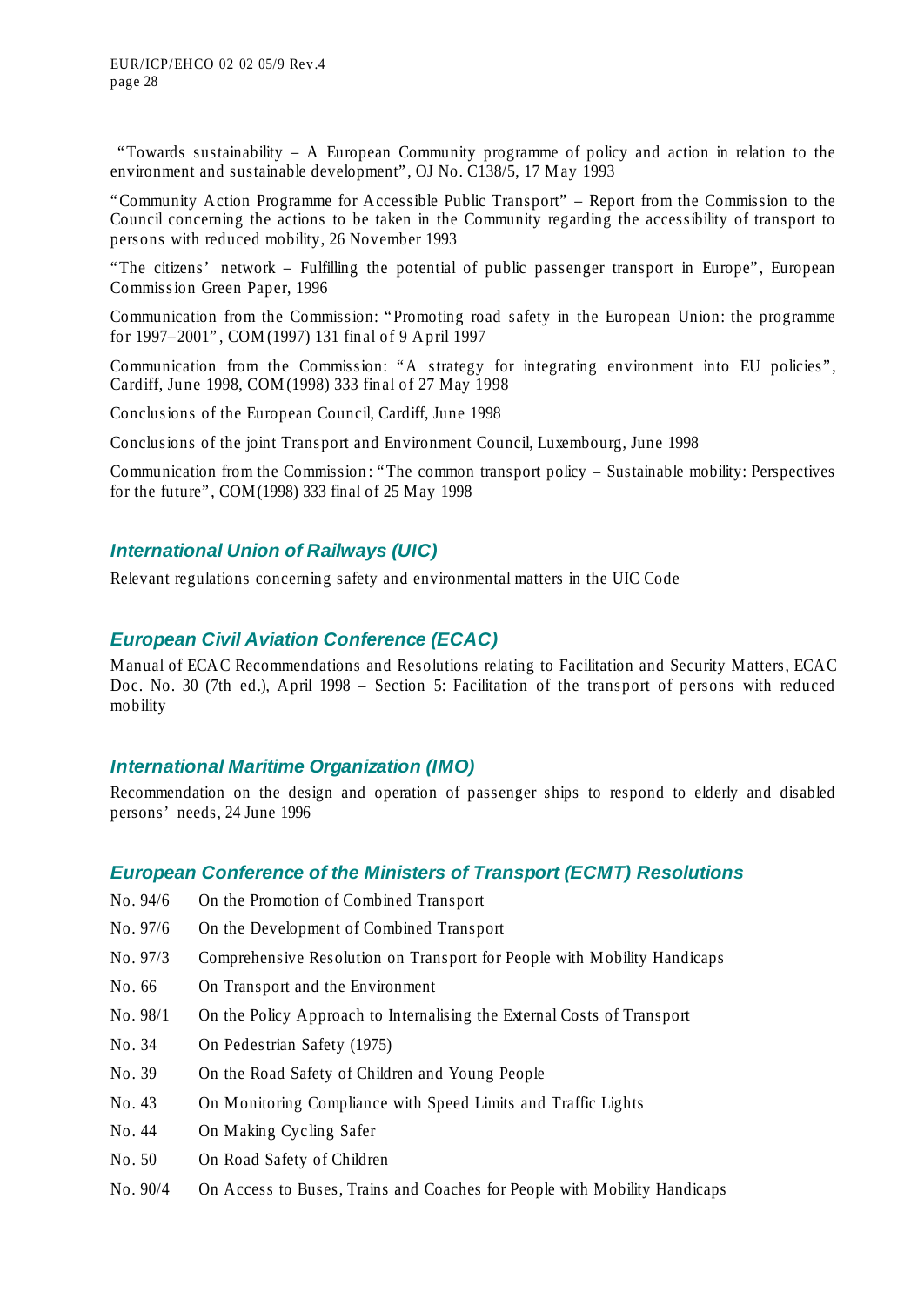- No. 91/3 On the Improvement of Road Safety for the Elderly
- No. 92/3 On Decentralised Road Safety Policies
- No. 93/5 On Drink as a Factor in Road Accidents
- No. 97/5 On Cyclists
- No. 68 On Transport for People with Mobility Handicaps
- No. 91/8 On Information and Communication
- No. 94/2 On Access to Taxis for People with Reduced Mobility

Comprehensive Resolution on Persons with Mobility Handicaps, 21 April 1997

Declaration on "Vulnerable" Transport Users, 21 April 1997

Resolution on Phasing Out Lead in Petrol (forthcoming)

## *Organisation for Economic Co-operation and Development (OECD)*

Vancouver Principles for Sustainable Transport (1996)

## *United Nations Economic Commission for Europe (UN/ECE)*

The Vienna Declaration and the Programme of Joint Action adopted by the UN/ECE Regional Conference on Transport and the Environment at the Ministerial Level, November 1997

Århus Declaration on the Phase-out of Added Lead in Petrol, adopted on 24 June 1998 in Århus (Denmark)

#### *United Nations Conference on Environment and Development (UNCED)*

Agenda 21: Programme of Action for Sustainable Development, United Nations Conference on Environment and Development (UNCED) (1992)

## *United Nations Centre for Human Settlements (UNCHS)*

HABITAT Agenda on Human Settlements (1996)

## *Central European Initiative (CEI)*

Ministerial Declaration of the Central European Initiative (CEI): "Towards sustainable Transport in the CEI Countries" (1997)

## *United Nations Environmental Programme (UNEP)*

UNEP International Declaration on Cleaner Production (1998)

#### *European Sustainable Cities and Towns*

Charter of European Cities and Towns Towards Sustainability (The Ålborg Charter) (1994)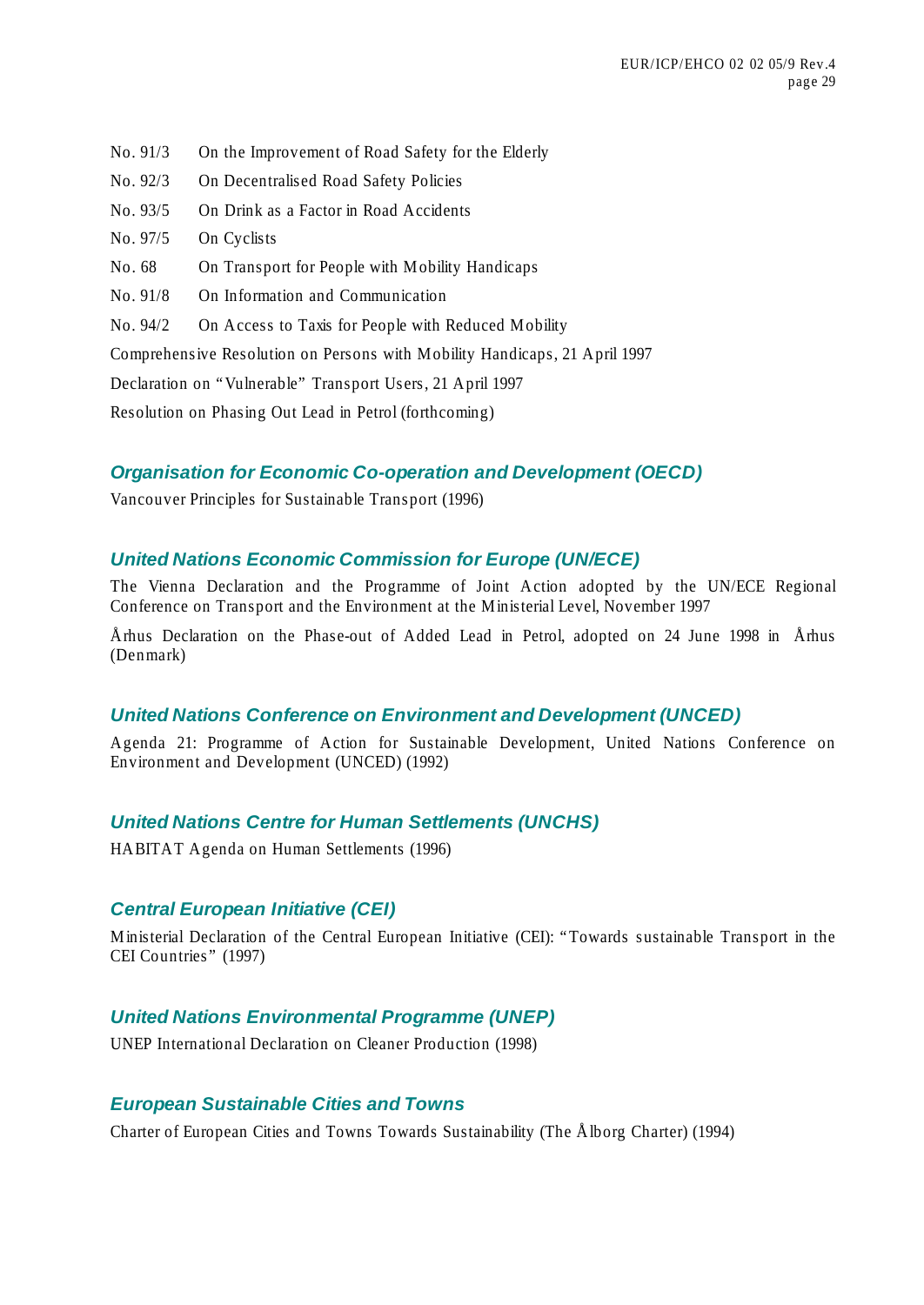### *Annex 3*

## DESCRIPTION OF PRINCIPLES, APPROACHES AND GUIDING STRATEGIES FOR TRANSPORT SUSTAINABLE FOR HEALTH AND THE ENVIRONMENT

## **Principles and approaches** <sup>4</sup>

*Sustainability*. Transport activities shall be managed so that the needs of the present generation are met without compromising the ability of future generations to meet their own needs.

*The precautionary principle*. Action to prevent, control or reduce the release of transport emissions harmful to health and the environment should not be postponed on the ground that scientific research has not fully proved a causal link between those emissions at which such action is aimed, on the one hand, and their potentially harmful impact on health and the environment, on the other.

*Prevention of transport-related adverse health effects*. This entails reducing air, soil and water pollution, accident risks and noise, greenhouse gases emission and damaging of forests below harmful levels, and assessing and managing the risks from hazardous substances, technologies or processes so that their harmful effects are minimized, including not bringing them into use or phasing them out as soon as possible.

*Protection and promotion of health*. This covers the physical, mental and social wellbeing and safety of all people, paying particular attention to those groups of the population who are more likely to be harmed by the effects of transport, such as children and women, the elderly, the disabled and those with impaired hearing, as well as to the population most exposed to transport risks such as those living in urban or "sensitive" areas, where pollution and noise are intensified due to geographic and topographic circumstances.

*The "polluter pays" principle*, *including the internalization of externalities*, by virtue of which the costs of pollution prevention, control and reduction should be borne by the polluter. The full health and environmental costs of transport should be borne by the polluters as far as possible.

*Multisectoral integration*. Environment and health requirements shall be properly integrated into transport, water and land use policies, infrastructure programmes and investments and other transportrelated planning activities. Environment and health authorities shall be fully involved in all levels of decision-making, and international cooperation on sustainable and health-promoting transport shall be encouraged.

*Equity*. The health benefits from transport shall be accessible to all, and the disbenefits shall not fall disproportionately on certain groups of the population, in particular children and women, the disabled and the socially excluded, certain generations or certain regions.

*Public participation and information*. Public access to the relevant information on transport-related health and environmental risks and broad dissemination of this information shall be ensured at an early stage. The public, NGOs, the private sector, municipalities and regions shall be encouraged to participate in taking environment- and health-related transport decisions.

 $\overline{a}$ 

 $4$  These definitions have been developed specifically for the purpose of this Charter.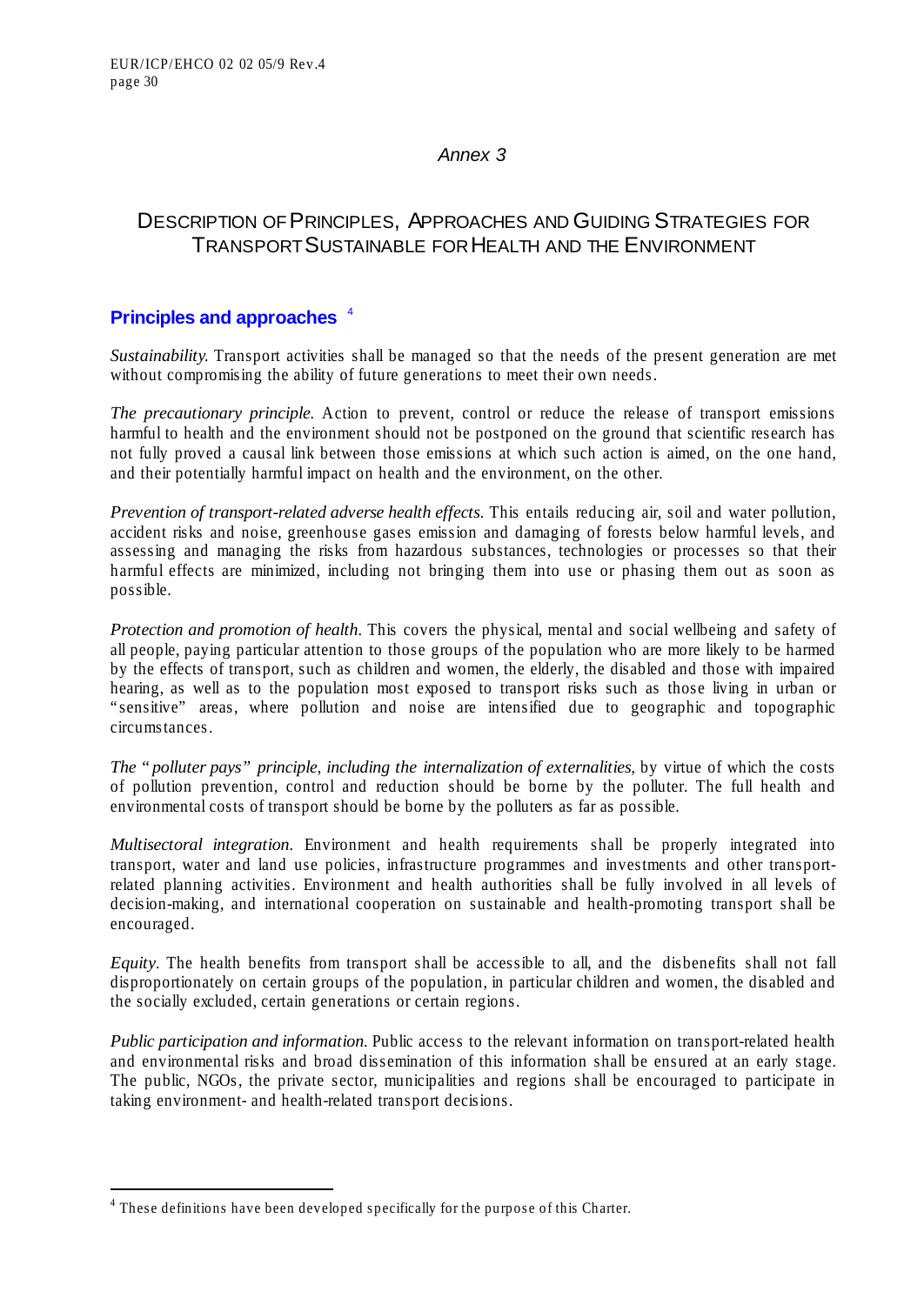*Subsidiarity*. Decisions and actions to manage activities relevant for transport should be taken at the adequate administrative level and as closely as possible to the citizens.

*Efficiency*. Efficient use of transport should be promoted through economic instruments and awarenessbuilding measures.

### **Guiding strategies**

Reduce the need for motorized transport and car dependency, by orienting land use policies and urban and regional planning towards shortening transport distances and providing easier access to health-promoting modes of transport, on the one hand, and towards making fuller use of existing capacities, on the other.

Shift transport volumes to environmentally sound and health-promoting transport, by promoting those modes which are linked with high levels of physical activity, can be the safest, cause the lowest specific emissions and noise, and best conserve resources, and in parallel by discouraging the use of modes of transport and technologies which damage health and the environment.

Implement the best available technologies and best environmental and health standards, best planning methods and best practices for transport involving all relevant sectors and scientific approaches, e.g. transport and land use planners, technologists, and environmental, public health and communication experts.

Apply health and environmental indicators and impact assessments as a basis for transport, water and land use policies, urban and regional development planning, location decisions, infrastructure planning and investment programmes, with the full involvement of environmental and health authorities.

Resolve market distortions by: internalizing transport-related environmental and health costs and benefits; bringing the costs of transport into relation with the mileage travelled; implementing economic instruments to stimulate health-promoting mobility behaviour and shifts in use of different modes of transport.

Raise awareness of health-promoting transport and mobility, consumption and production patterns, communicating the benefits of healthy transport through public relations activities and information campaigns and the dissemination of information on transport-related health impacts to the public, important target groups and stakeholders.

Develop and apply innovative methodologies such as "backcasting" and impact assessment, as well as indicators and other tools for monitoring the health and environmental impacts of transport, thus providing objective guidance to policy-makers and stakeholders.

Establish partnerships at international, national, subnational and local levels between governmental and intergovernmental bodies, the public, environmental, health and transport NGOs, industry, the private sector, etc., ensuring that synergistic actions are taken and that measures at one level do not increase transport-related adverse effects at other levels. In particular, intensify cooperation with economies in transition, with the aim of fostering good practices related to health-promoting transport.

Launch and promote pilot projects and research programmes on transport sustainable for health and the environment.

Provide broad public information on the environmental health impacts of transport and promote public participation in decision-making processes with relevance to transport, land use and infrastructure policies and planning.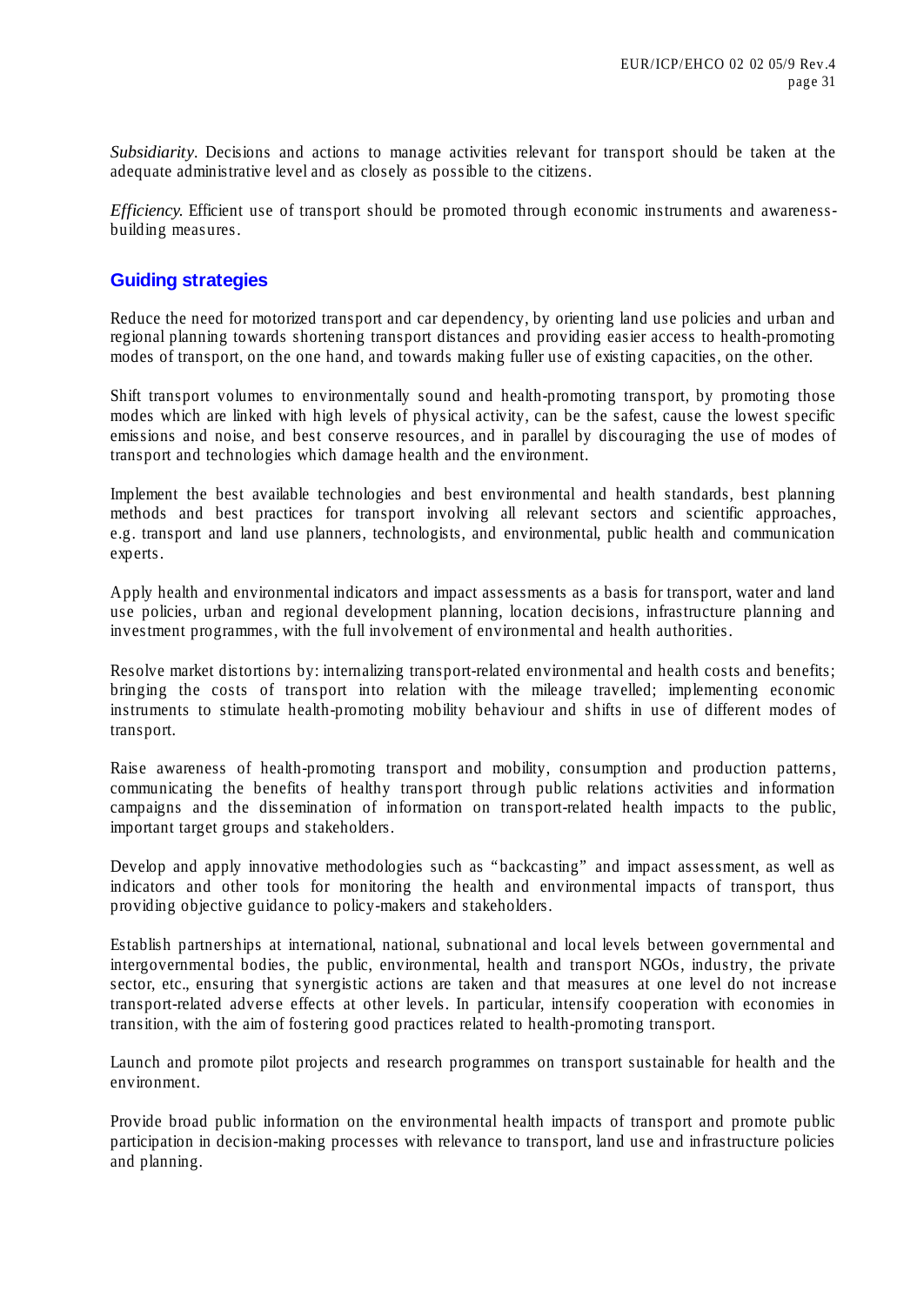#### *Annex 4*

## HEALTH TARGETS FOR TRANSPORT, ENVIRONMENT AND HEALTH

*As soon as possible, and at the latest by the year 2004, each Member State will define national quantitative or, where technically not feasible, qualitative health targets to make progress towards attainment of the regional health targets set out below. When defining these targets, Member States will take due account of their existing international obligations and relevant ongoing international work in other fora. Member States will also take account of cost–effectiveness and practicability.*

#### **Air quality**

To reduce emissions of and human exposure to air pollutants from transport, as a contribution to achieving levels safe for human health, in compliance with WHO's *Air quality guidelines*.

- (a) To reduce as much as possible transport emissions of and human exposure to air pollutants identified in WHO's *Air quality guidelines* as having no safe limits. These include particles, identified hazardous volatile organic compounds (VOCs) like benzene, and persistent organic pollutants such as polyaromatic hydrocarbons, dioxins, furans and polychlorinated biphenyls.
- (b) To reduce emissions of and human exposure to  $CO$ ,  $NO<sub>2</sub>$  and  $SO<sub>2</sub>$  where transport is a major contributor.
- (c) To lower ambient ozone concentrations by reducing emissions of VOCs and  $NO<sub>x</sub>$  from transport.

To reduce exposure to fine and ultrafine particles from transport by setting targets that take into account recommendations to be developed by WHO regarding the number, mass, size, surface area and composition of these particles.

To reduce human exposure to transport-related lead emissions by phasing out leaded petrol, in line with the Århus Declaration.

#### **Traffic deaths and serious injuries**

Without delay, to strive to reduce the rate of death and serious injuries from transport, in particular road traffic accidents, to match or improve on existing best performance in the European Region. Member States should set demanding intermediate quantitative targets to help attain this goal.

Without delay, to strive to reduce rates of death and serious injuries from transport, in particular road traffic accidents among pedestrians and cyclists, while at the same time encouraging an increase in the amount of walking and cycling.

#### **Promoting cycling and walking for physical activity**

To contribute towards the reduction of several common and serious diseases (notably cardiovascular diseases) and functional deterioration through substantial increases in regular physical exercise and through physically active modes of transport, notably walking and cycling.

To create supportive environmental conditions, settlement patterns, land use planning conditions and public transport infrastructures and services that permit and stimulate a substantial increase in the number of short trips undertaken by these physically active modes of transport.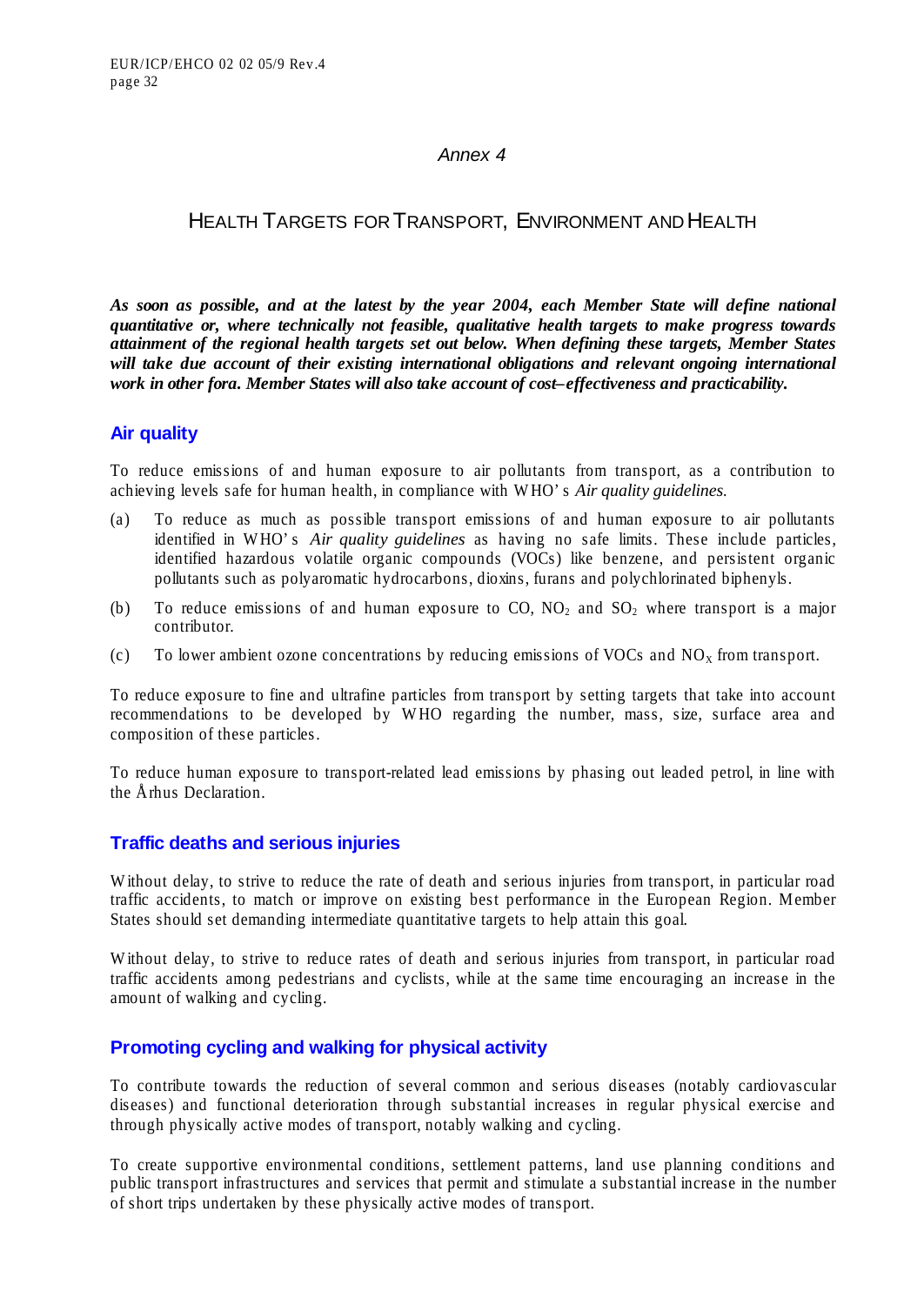## **Noise**

To improve human health and wellbeing by reducing exposure to noise from transport, by:

- (a) introducing targets that take into account recommendations contained in WHO guidelines on noise (1980, 1993, 1999), including concern for specific environments where quietness should prevail (residential areas, schools, hospitals), environments where the noise of transport activities should be reduced (areas within range of airports, highways, railways, terminals, petrol stations) and sensitive time periods (nights, evenings, weekends);
- (b) reversing the trend towards an overall increase in noise pollution through a combination of noise emission and noise immission control measures;
- (c) keeping night-time sound levels in residential areas within WHO recommended night-time values and, where these values are currently exceeded, striving to reduce them to recommended sound levels;
- (d) protecting existing quiet parkland and conservation areas and promoting quietness in such areas, by keeping down the ratio of noisy transport activities relative to background sound levels in these areas.